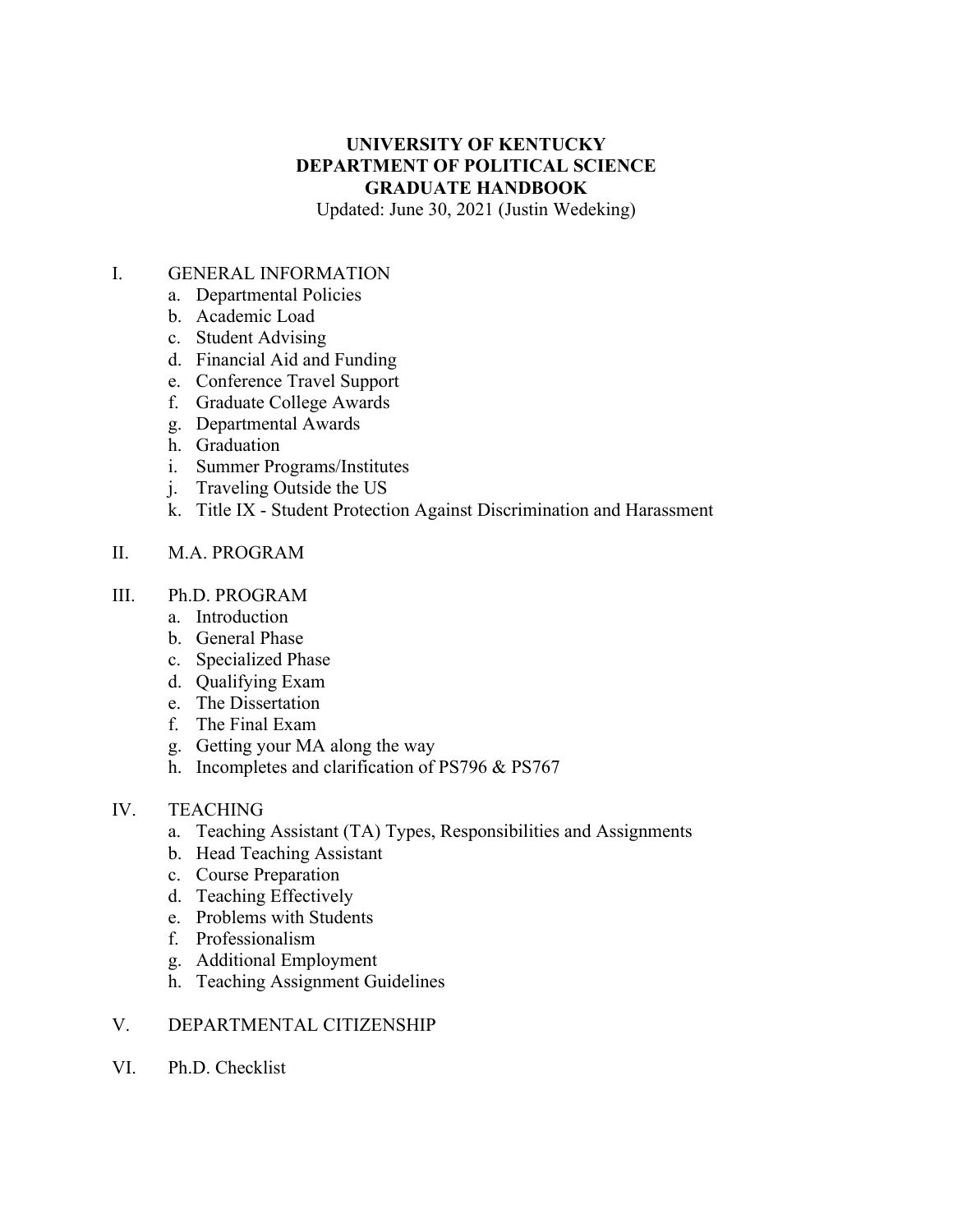# **I. GENERAL INFORMATION**

### **I.a. Departmental Policies**

This handbook is meant to be a helpful guide that translates both Departmental and Graduate School rules in a way that is easy for students and faculty to use. It is updated when the DGS finds useful information to add. If the handbook conflicts with Graduate School rules/regulations, the Graduate School rules are the ones students/faculty should follow. If such a situation arises, please contact the DGS to let him/her know about the discrepancy so that the handbook can be updated.

Students bear full and sole responsibility for understanding and abiding by the regulations and procedures required to attain a graduate degree in Political Science. Graduate students are governed by rules and regulations of the Department of Political Science, the Graduate School, the College of Arts and Sciences, and the University. The Director of Graduate Studies (DGS) in the Department is the students' official liaison for all questions relevant to their degree progress. The two primary documents relevant to successfully completing a graduate degree in Political Science are this handbook and the Graduate School Bulletin.<sup>1</sup> There is a "checklist" for the Ph.D. degree in Political Science included at the end of this handbook, which can serve as a general guide to progress. We suggest that students copy the checklist relevant to their degree and keep it handy throughout their academic tenure at the University of Kentucky. At a minimum, we also suggest that students browse the department website<sup>2</sup> and the Graduate School website<sup>3</sup> in order to become familiar with institutional structures, organization, and requirements.

#### **I.b. Academic Load**

The normal graduate student course load during the Fall and Spring Semesters is 9-12 credit hours in each.<sup>4</sup> Typically, a student who is a Teaching Assistant (TA) will take 9 credit hours per semester. The academic load of a TA shall not exceed 10 credit hours in any semester. Students on Fellowships or other similar types of funding may enroll for 12 credit hours. Students enrolling for more than 12 credit hours must obtain permission from their advisor and the DGS. Under no circumstances may a student exceed 15 credit hours in one semester. A student enrolled in 9 credit hours or more in a semester is considered to be full time. See the Graduate School Bulletin for more information. All courses from any department or program numbered 500 through 799 may be counted for credit toward a graduate degree provided they are approved as an appropriate part of the student's graduate program by the student's advisor and the DGS. Courses offered by any other department or program that are numbered 400G to 499G may be counted for graduate credit. Ph.D. students in Political Science generally are discouraged from taking courses below the 600 level.

 $\frac{1 \text{ http://www.research.uky.edu/gs/CurrentStudents/bulletin.html}}{2 \text{ http://noliciesi as uky.edu/gs/CurrentStudents/bulletin.html}}$ 

 $\frac{2 \text{ http://polisci.as.uky.edu/}}{}$ 

 $3 \frac{\text{http://www.rgs.uky.edu/gs/}}{\text{http://www.rgs.uky.edu/gs/}}$  Note that the DGS handbook at this link may also be very helpful to both professors and graduate students. To view the DGS handbook, hover over "For Faculty & Staff" and then click on "For Directors of Graduate Studies." The DGS handbook is on the right.

<sup>4</sup> See Section III.h for special rules regarding full-time states for PS767 for students who are taking qualifying exams or already ABD.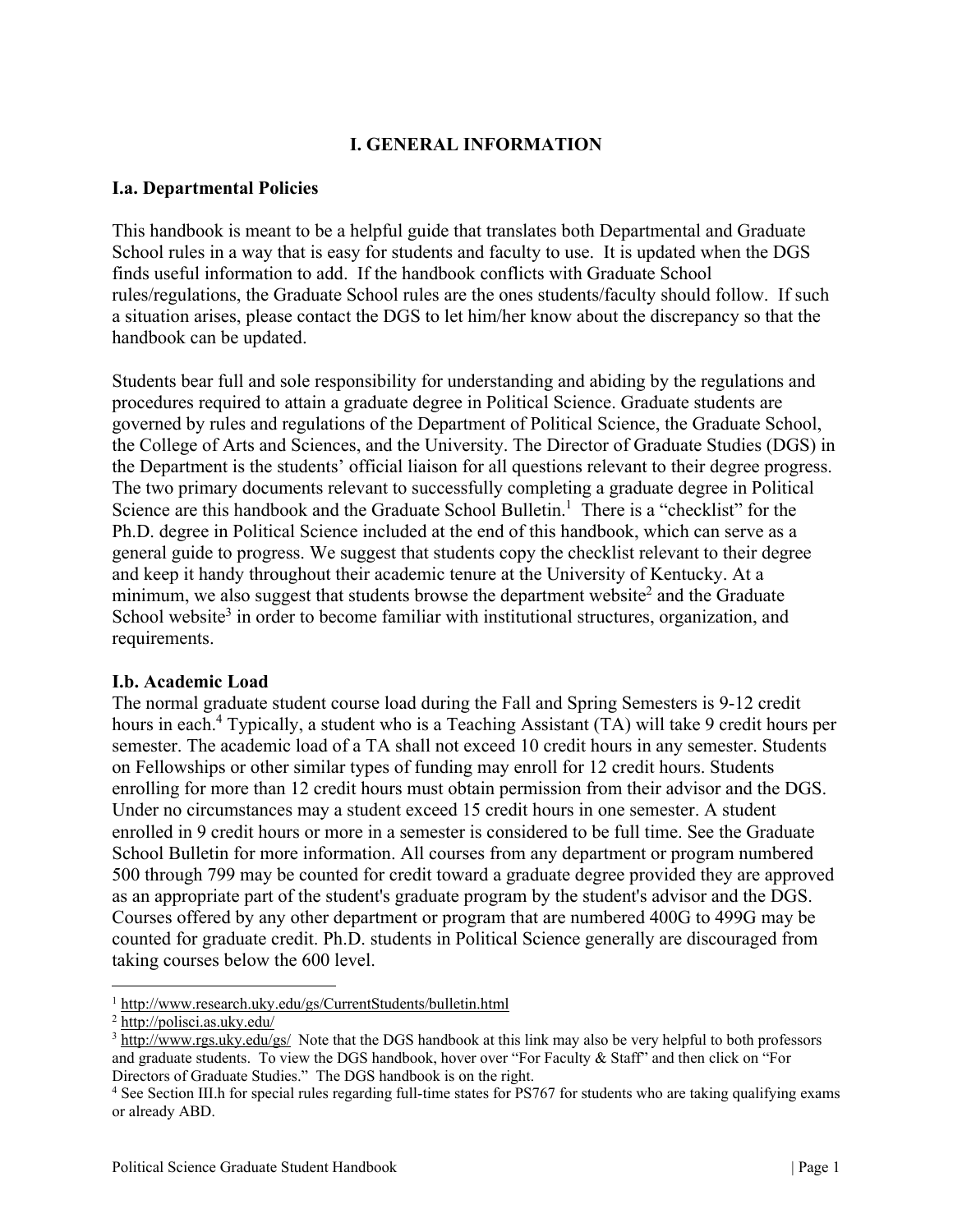#### **I.c. Student Advising**

The department's graduate program is designed to facilitate close collaboration among faculty and students with shared areas of interest. Consistent with this, as a student progresses through the program, each student will select a professor who will serve as the advisor. In addition, the student will also select an advisory committee. These are important steps for all graduate students.

#### **Advising Procedures and Logistics**

### **Initial Advising Experience: Semesters 1-3 in the Program**

When each student enters the program the DGS is automatically assigned as the advisor until the student formally selects his or her own advisor and files the paperwork with the Graduate School. The DGS is in a position to provide advice on a wide range of situations that are vital for new students, many of which are not field specific. Per the Graduate School, by the end of the third semester in the program, the student must formally select an advisor as well as an advisory committee. This is done by electronically filing the Formation of an Advisory Committee form, which can be found on the Graduate School website.

In addition to the DGS serving as the formal advisor, from the time the student enters the program until they declare an advisor and committee, the graduate student will also be assigned a faculty member as a substantive advisor with substantive expertise in the student's major field of interest. These "substantive" faculty advisor assignments will be rotated each semester. These assignments will be made by the DGS and will be based on input from both the student and faculty. The substantive advisor accomplishes several things. First, it facilitates students and faculty getting to know each other. Second, it compensates for any shortcoming in substantive expertise of the DGS. Third, the semester limit provides assurances that students get advice from at least three different faculty members before the student must select an advisor.<sup>5</sup> There is no requirement on the number of meetings that should take place, but a guideline of 2-3 meetings a semester seems sufficient to start the substantive advising process. The faculty advisor should initiate the first meeting.

Advising for first year students also has a peer component. Each Spring, the DGS will solicit interest from the current graduate students about willingness to serve on a 2-3 person peer advisor committee that will serve as advisors to incoming first year students. The Graduate Committee will select the Committee from those grad students who expressed an interest. There are no requirements for serving on this committee other than being willing to answer questions from first year students. Incoming students wishing to get a student's perspective may use the peer advisory committee for relevant questions. This committee should be formed by the end of the Spring semester.

<sup>&</sup>lt;sup>5</sup> Importantly, there is a distinction between mentoring and advising. Mentoring involves the informal relationship while advising provides direction and guidance related to professional subject matter. Advising emphasizes the formal relationship between colleagues to capacity build. Specifically, advising roles are where faculty and graduate students should discuss things like each other's research interests, the state of research in the field, relevant course work in a field, and other research related topics. Thus, this is an advising relationship though a mentoring role may develop over time.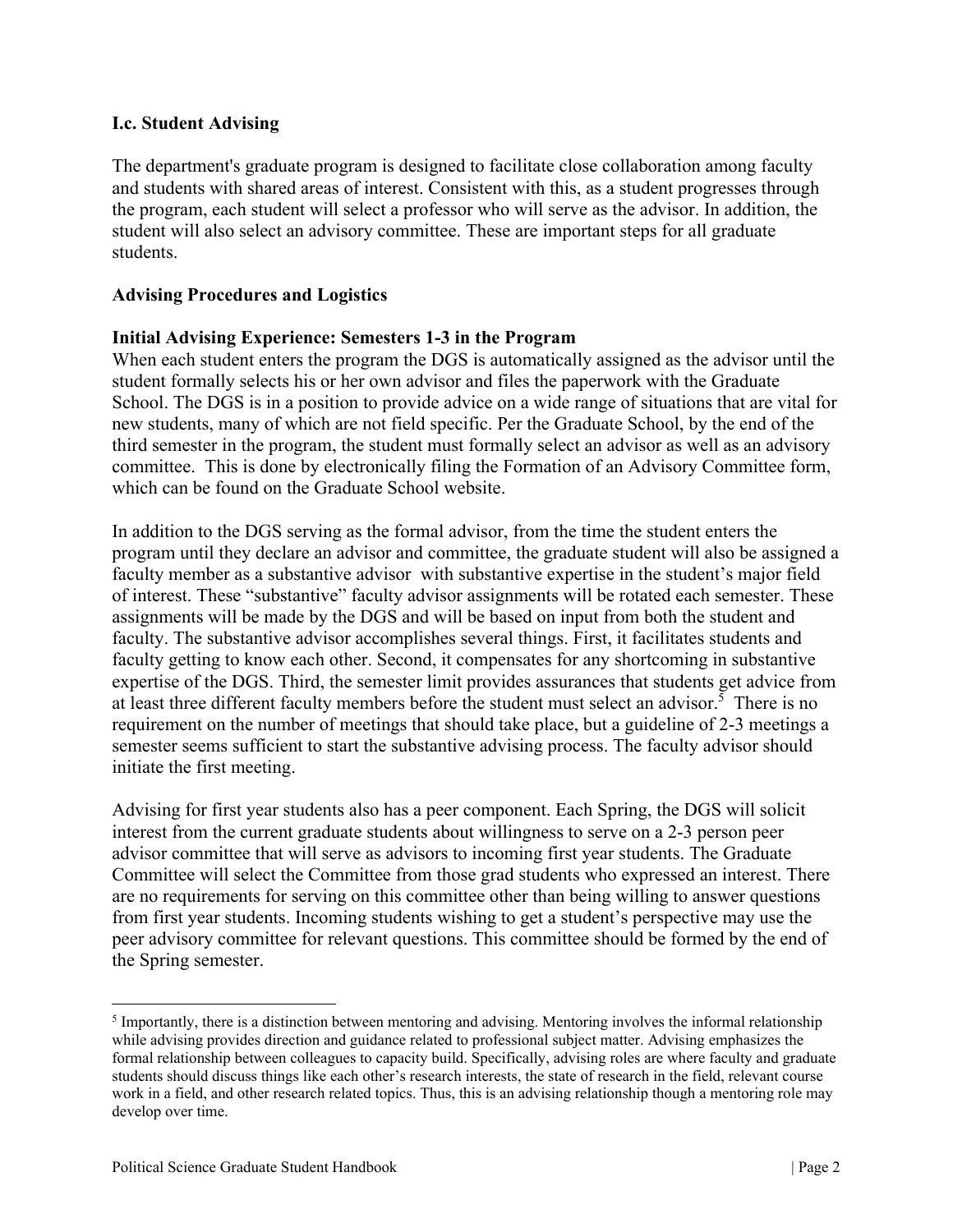| <b>Semester</b> | Formal                          | <b>Substantive</b>           | <b>Peer Advising</b>     | To Do                                 |
|-----------------|---------------------------------|------------------------------|--------------------------|---------------------------------------|
|                 | <b>Advisor</b>                  | advisor                      |                          |                                       |
| Fall, semester  | <b>DGS</b>                      | Faculty #1 from              | <b>Elected Grad Peer</b> | Meet with formal                      |
|                 |                                 | relevant field               | Advising                 | advisor                               |
|                 |                                 |                              | Committee                | Meet with                             |
|                 |                                 |                              |                          | substantive advisor                   |
| Spring,         | <b>DGS</b>                      | Faculty #2 from              | <b>Elected Grad Peer</b> | Meet with formal<br>$\overline{a}$    |
| semester 2      |                                 | relevant field               | Advising                 | advisor                               |
|                 |                                 |                              | Committee                | Meet with<br>$\blacksquare$           |
|                 |                                 |                              |                          | substantive advisor                   |
| Fall, semester  | <b>DGS</b>                      | Faculty #3 from              | $\sim\,$                 | Meet with<br>$\overline{\phantom{a}}$ |
| 3               |                                 | relevant field               |                          | substantive advisor                   |
|                 |                                 |                              |                          | File paperwork                        |
|                 |                                 |                              |                          | with Grad School                      |
|                 |                                 |                              |                          | selecting advisor                     |
|                 |                                 |                              |                          | and advisory                          |
|                 |                                 |                              |                          | committee                             |
| Spring,         | <b>Student selected Advisor</b> |                              | $\sim$                   | Meet with advisory                    |
| semester 4      |                                 | along with the other members |                          | committee annually                    |
| and             |                                 | of the student's Advisory    |                          | See checklist and                     |
| afterwards      | Committee                       |                              |                          | "Semester 4 and                       |
|                 |                                 |                              |                          | Beyond" section                       |

The timeline of the advising process:

#### **Selecting an Advisory and Advisory Committee: Semesters 4 and Beyond**

Selecting the Advisor and Advisory Committee, and the faculty members' willingness to serve, must be agreed upon by all parties before the paperwork is filed. With respect to formally selecting the advisor and advisory committee, there are several important considerations. The student's advisor serves as the Chair of the student's Advisory Committee. The Advisory Committee includes the Chair and at least three other members.<sup>6</sup> At least one committee member must be from outside of Political Science (i.e., their primary appointment must be in another academic unit). All members of the committee must be members of the Graduate Faculty of the University of Kentucky (with rare exceptions) and three (including the advisor) must possess Full Graduate Faculty status.<sup>7</sup> To be Chair of the committee, the advisor must have full faculty status. If the advisor does not have full faculty status, then the faculty member can be a co-chair and another member of the committee with full faculty status must be Chair. Additional members of the committee are permitted. In the event of a vacancy on the Committee, an appropriate replacement must be arranged prior to any committee decision.

<sup>&</sup>lt;sup>6</sup> It is possible to have more than 4 total people on the advisory committee.

 $7$  Ascertaining whether faculty have "full" graduate school status can be found on the Graduate School's webpage. Typically, "full" status is only attained when the faculty member is tenured. While it is possible for an assistant professor to have full graduate school status, it is quite rare for that to happen.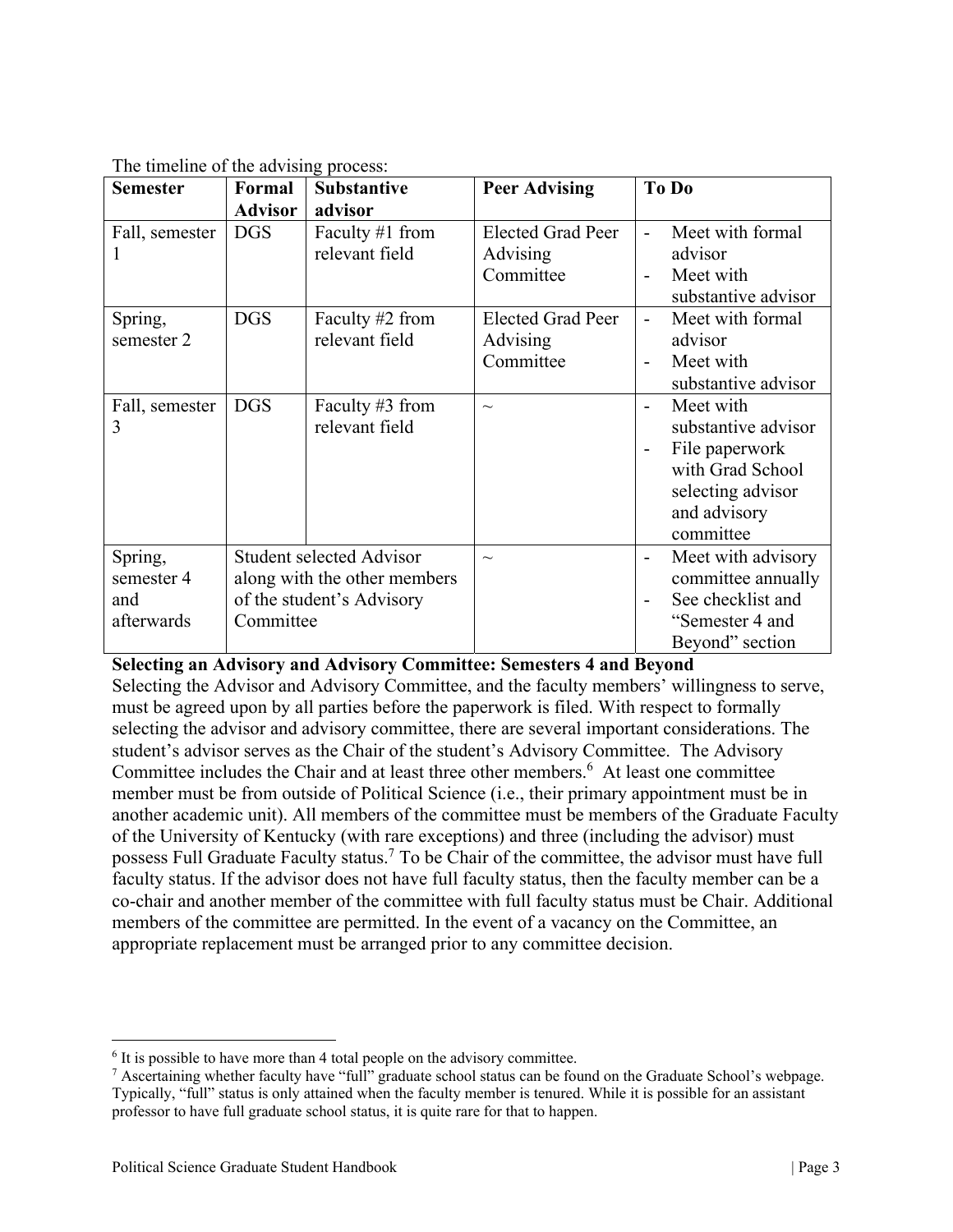Once the Advisory Committee is formed, the student must formally request approval of the committee through the Graduate School.<sup>8</sup> All decisions of the Advisory Committee are by a majority vote of its Graduate Faculty members. Advisory Committee decisions are reported to the DGS who transmits them to the Graduate School when necessary. In addition to advising and program planning, the Advisory Committee undertakes administration of the Qualifying Examination, supervision of the Dissertation, and administration of the Final Examination (aka dissertation defense).

# **The Advisor-Advisee relationship**

The advisor/advisee relationship is a critical component of student success. It is important to recognize that people have different relationship styles and that there is a diversity of models for what this professional relationship should look like. In order to help ensure a successful relationship, the department recommends that students and faculty members have at least one thorough conversation where they discuss a number of points related to their expectations and understandings of how the relationship will work *before* they enter into the relationship. These considerations might include:

- The student's personal timeline and the timing of committee formation and other program milestones (e.g., student goals, field exam completion, prospectus defense, dissertation).
- The advisor's preferred communication method and frequency.
- The expected supervisory model or style.
- The student's substantive area and questions they may like to study.

Students might consider asking:

- How quickly can you expect your advisor to respond to written submissions turned in on time?
- How quickly can you expect your advisor to respond to requests to schedule meetings or conversations?
- How regularly does your advisor like to meet?
- How often would your advisor like a written report of your progress along degree milestones? What format should this report take?
- What happens if deadlines are missed?

The advisor's role is to assist the graduate student with any problems that may arise in their program, to advise on matters such as course selection, proposal design, grant writing, teaching, conducting research, and to serve as an intellectual mentor during the student's tenure in the department. Students are expected to consult regularly with their advisor.

<sup>8</sup> The form is available on the Graduate School's website.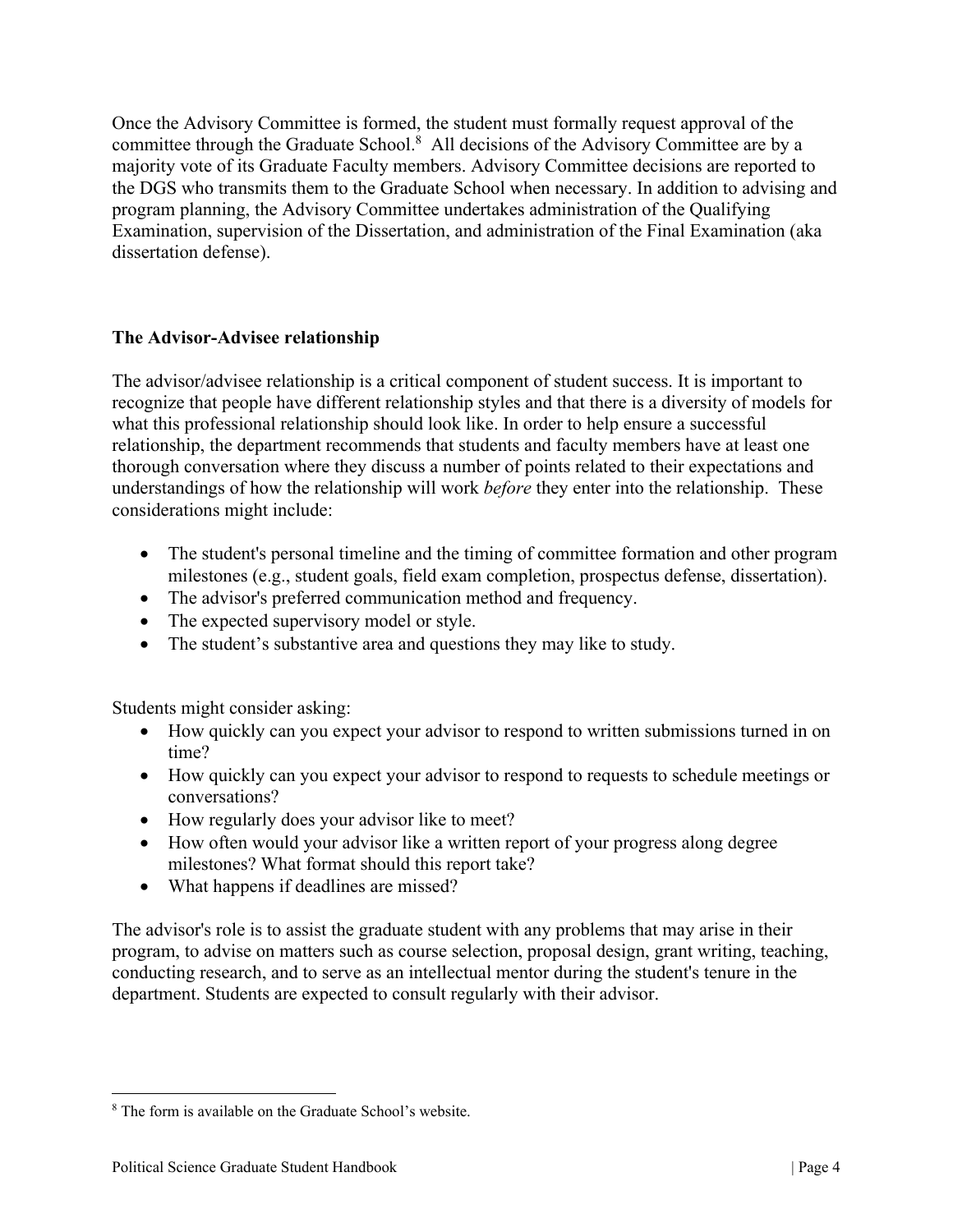In all cases, advisor assignment is contingent upon agreement by both parties. Ph.D. advising is a privilege of full graduate faculty membership (i.e., only faculty with full Graduate School status may serve as advisors).

Any student, with the approval of the DGS, may change advisor at any time during their tenure in the program. Likewise, any student, after due consideration and consultation with the DGS and the agreement of the faculty to serve, may change advisor or committee members at any point as long as it is consistent with the rules of the Graduate School. It is understood that changes might occur as a student defines or re-defines their area of interest or otherwise changes focus and direction in the graduate program.

Best practices for advising may include:

Advisors should:

- Maintain regular communication with advisees while in residence.
- Ensure that advisees are supported (either by themselves or another faculty member) when the advisor is on sabbatical or research leave.
- Be aware of advisees' course choices.
- Be mindful of departmental and Graduate School deadlines.
- Monitor GPAs, and other indicators of student performance.
- Review closely (for accuracy, appropriate timeline and other details) and sign-off on the annual student progress reports.
- Help advisees identify opportunities to participate in the larger professional political science community by proposing and delivering conference presentations or pursuing other appropriate activities.
- Mentor students about professional norms and provide guidance as they enter the profession.

Advisees should:

- Initiate regular communication with advisor.
- Inform advisor of the courses the student plans to enroll in and keep advisor informed of progress or problems.
- Work with advisor to create an agreed-upon timeline for reaching program milestones and maintaining timely progress toward degree.
- Learn and comply with departmental and Graduate School deadlines and regulations.
- Consult with advisor about how to best take a role in the discipline of political science by participating in professional meetings or other appropriate forums.

If students have concerns about the advising they are receiving they should arrange to speak with the Director of Graduate Studies. If discussing this with the DGS is not feasible, the student should contact the Department Chair or the Associate Dean of Graduate Studies in the College of Arts and Sciences (depending on the personnel involved). The Department wants to support graduate students to the best of our ability, and we will take these concerns seriously. Students may also seek out the guidance of the Academic Ombudsman (http://www.uky.edu/Ombud/).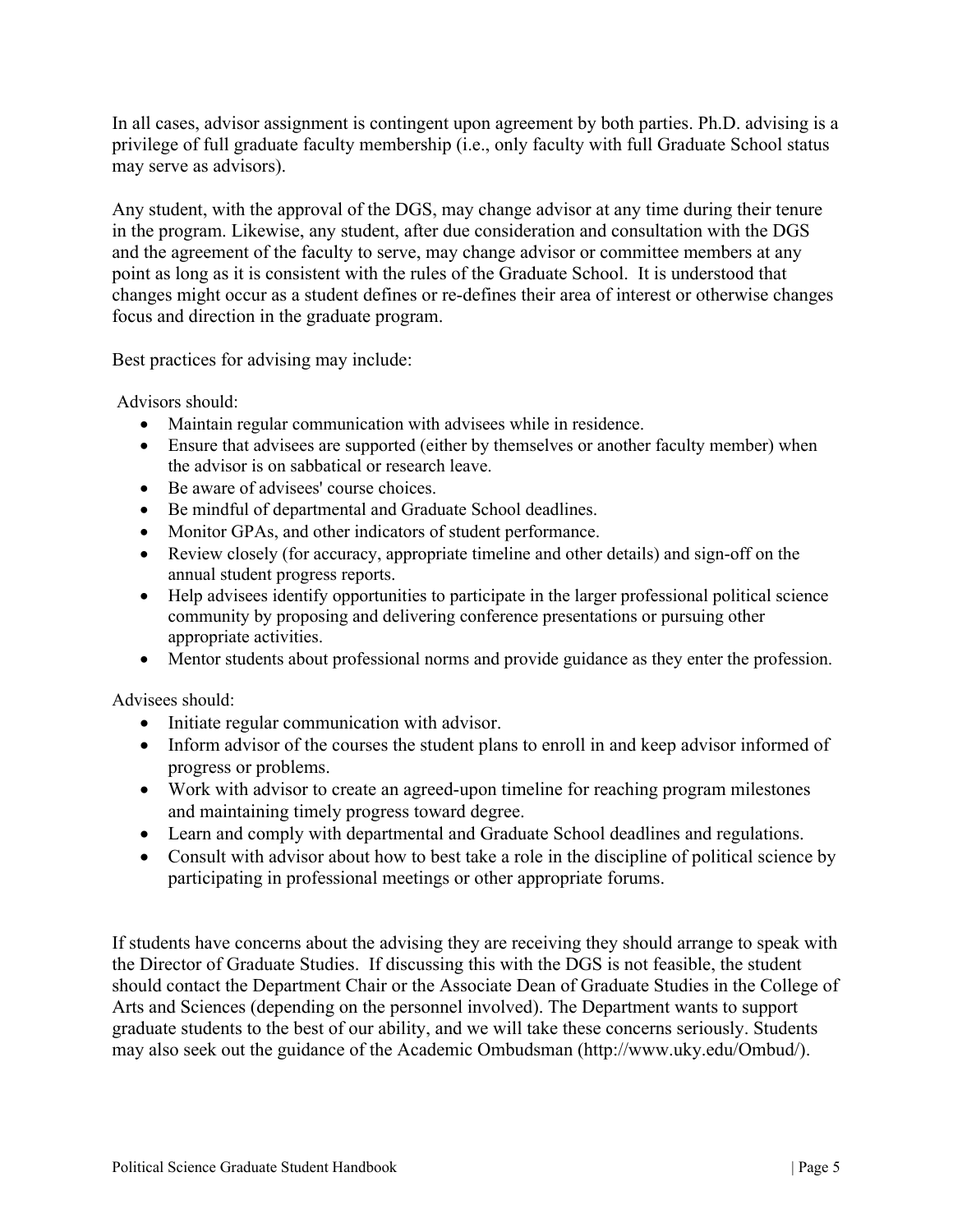# **I.d. Financial Aid and Funding**

Financial aid (funding) decisions are made on an annual basis for both applicants and currently enrolled students, and are based primarily upon academic merit and, in the case of currentlyfunded students, academic progress. Applicants to the program should indicate their interest in funding as part of the application package and are subject to application deadlines.

Currently enrolled students must follow two steps to be eligible for funding:

- 1. Complete and submit the Graduate Student Self-Assessment to the DGS by January 18.
- 2. Meet with his/her Advisory Committee no later than February  $8.9$

Funding decisions are made during the Spring term. The DGS will in every case contact each graduate student in writing no later than March 1 with information concerning the subsequent year's funding. Once awarded funding, the department makes every attempt to support Ph.D. students for four years. Ongoing funding support is contingent upon the availability of funds, the individual student's good academic progress, the terms of the student's admissions letter, and any terms specified in the student's annual funding/retention letter.

Students should be aware that decisions about funding and retention are made by the DGS in consultation with the Graduate Committee. While the "Graduate Student Self-Assessment" form should give students a good idea as to how they will be evaluated, members of the Graduate Committee will use all available information in making funding and retention recommendations about individual students.

In order to encourage student application for support external to the department, the funding 'clock' may be stopped for any period during which a student is funded through sources external to the department and which the student has garnered through his or her own effort. Determination of appropriate "external support" must be approved by the DGS (in consultation with the Graduate Committee), and the decision must be recorded in the student's permanent record. In general, "departmental support" includes Teaching Assistantship Appointments, UK Fellowships for which the Political Science Department nominates a student (whether through internal competition or not), and any other assistantship or fellowship where the initial offer of support is generated by, through, and on the behalf of the Political Science Department. In every case, approval to stop the funding clock also is dependent upon the timing of the request (i.e., last minute decisions which inconvenience the department and are not the result of planning and consultation with the DGS may not be approved).

#### **I.e. Conference Travel Support**

Students are encouraged to attend conferences. However, students are discouraged from presenting work without close supervision of a faculty member, particularly during their first three years in the graduate program. Thus, students who wish to present single-authored papers or papers co-authored with other graduate students must take the following steps before

<sup>9</sup> \*Professors, the Chair of the student's Advisory Committee will receive the Graduate Self-Assessment form from the DGS during sometime around 01/18. Following the student's meeting with the Advisory Committee, the Chair of the Advisory Committee must notify the DGS in writing about the outcome of the meeting by February 15. The 'Advisory Committee Review Report' is the preferable mechanism to relay this information.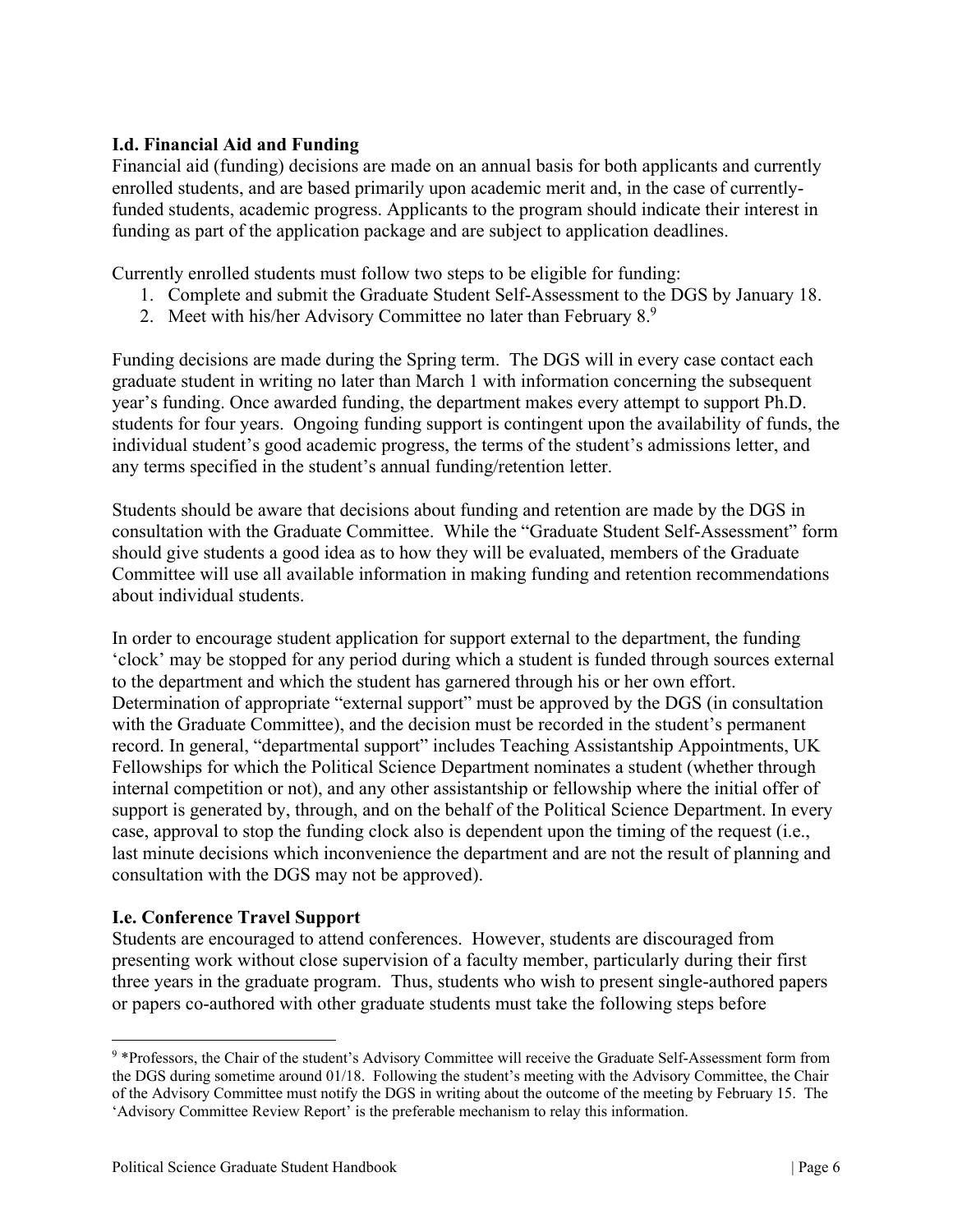presenting work at a conference. Note, students who plan to co-author with professors at the conference do not have to get their advisor's approval. As for Fall 2017, the bulk of funding will be coming from College via the Graduate School. Follow these steps:

- 1. Consult advisor about presenting at conference (many months before conference and several weeks before the proposal deadline).
- 2. If advisor supports the idea, be sure you fill out the "Conference Travel Support Form" and get your advisor's signature.
- Note: if you are coauthoring the paper with a faculty member, you do not need this form. 3. Next, submit proposal to get on conference program. Under the new funding rules, getting on the program is an absolute necessity in order to get reimbursed for conference travel expenses
- 4. Once you find out your proposal has been accepted, notify advisor and DGS
- 5. Apply to the DGS for funding. List the conference and city, the paper you are presenting, and how much you are asking for. Also, provide a rough estimate of your costs (transportation, lodging, meals, conference registration, etc.). the DGS will consult with the Grad Committee and give a final decision.
- 6. When the DGS has approved an amount for Conference travel related reimbursement, visit the Business Center link and log in using your link blue id
	- a. https://resources.as.uky.edu/business-center
- 7. Under business center forms, select the travel request form and fill in the travel request form. Under the account name, be sure to reference "Block Funding" and be sure to provide documentation that the amount was approved by the DGS. (a pdf of my email approving funding should be sufficient for this approval).
- 8. When making travel arrangements, be sure to consult the DM to see if you need to use approved University vendors
- 9. Save receipts for major expenditures.

# **I.f. Graduate College Awards**

The Graduate College offers several awards for both incoming and current students.<sup>10</sup> These awards are broken down into two categories: (1) DGS-nominated awards and (2) student selfnominated awards.

Below are the awards that are particularly applicable to Political Science graduate students. Given that each award requires effort on behalf of the DGS and/or other faculty members, students should follow the following timeline if they wish to apply for each award:

 $10$  Full descriptions and procedures for applying for these awards is available at: http://www.research.uky.edu/gs/StudentFunding/fellowship\_opportunities.html#Dissertation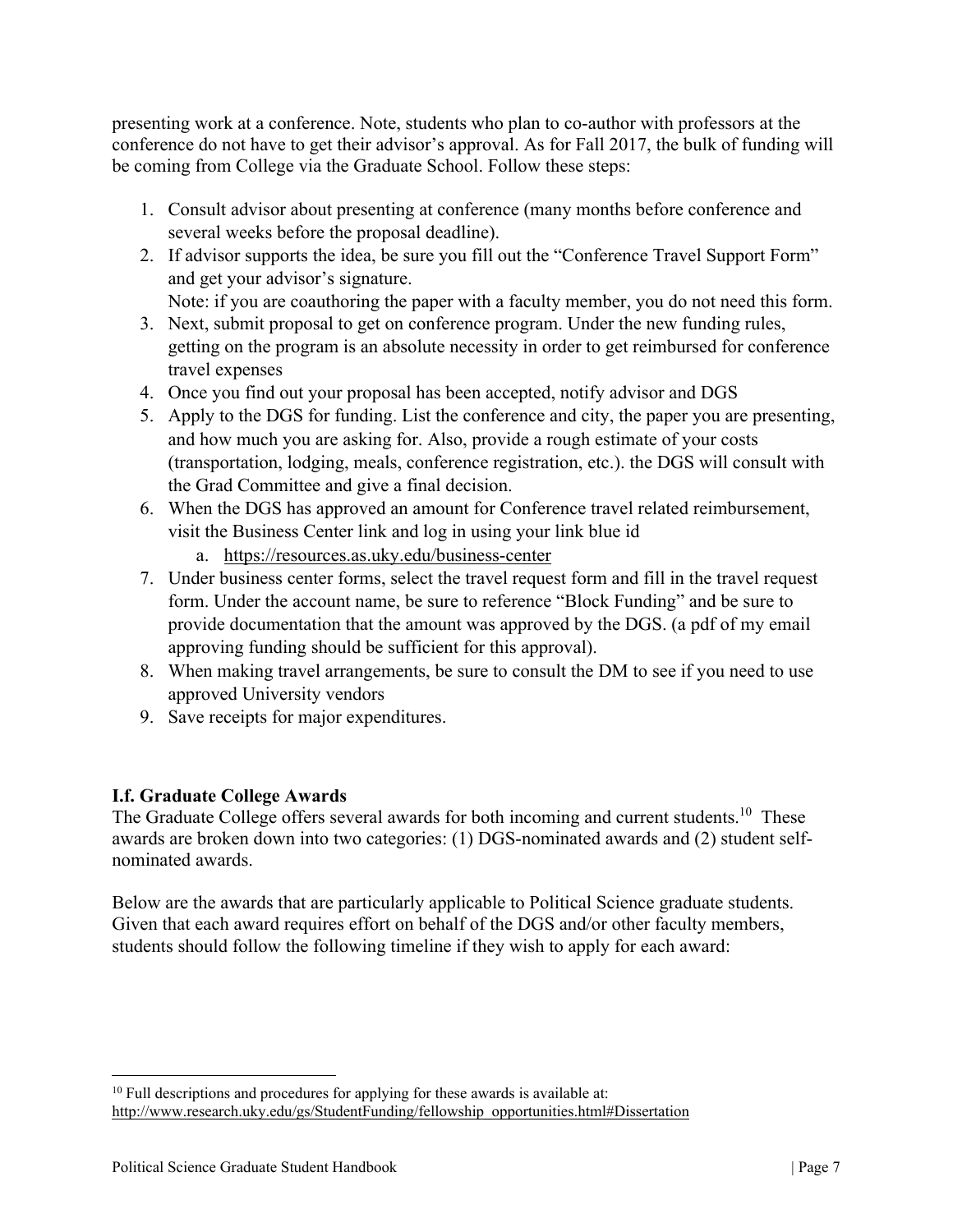| DGS-nominated awards <sup>11</sup>        |                |                   |                   |
|-------------------------------------------|----------------|-------------------|-------------------|
|                                           | Grad College   | Deadline to       | Materials due to  |
|                                           | Deadline       | notify DGS        | <b>DGS</b>        |
| Dissertation Year Fellowship              | Mid December   | November 15       | December 5        |
| President Graduate Fellowship             | Late January   | January 1         | January 20        |
| Northern KYAlumni Club Fellowship         | Early February | January 15        | February 1        |
| <b>Dissertation Enhancement Award</b>     | Mid of June,   | One month         | Two weeks         |
| (awarded on a rolling basis)              | Sept, Dec and  | prior to selected | prior to selected |
|                                           | Mar            | deadline          | deadline          |
|                                           |                |                   |                   |
| Self-nominated awards $^{12}$             |                |                   |                   |
|                                           | Grad College   | Deadline to       | Materials due to  |
|                                           | Deadline       | notify letter     | letter writers    |
|                                           |                | writers           |                   |
| UK Woman's Club                           | Mid October    | September 15      | October 5         |
| <b>Emeriti Faculty Endowed Fellowship</b> | Late October   | September 20      | October 15        |
| A&S Outstanding TA Award <sup>13</sup>    | Early March    | February 1        | February 15       |

### **I.g. Departmental Awards**

The department offers four awards to Graduate Students. Students should review the following information in preparing to receive these awards:

*Malcom E. Jewell Award (\$100):* Awarded to the Outstanding Political Science Graduate Student. Faculty must submit a formal letter of nomination to the DGS to be considered by the Graduate Program Committee. Any Graduate Student is eligible to receive this award. All materials for this award are due to the DGS on April 8. Students wishing to be considered for this award should contact a faculty member who is willing to write a formal letter no later than April 1, and should provide the professor with any materials that might be relevant in writing the letter (e.g., CV, writing sample, unofficial transcript).

*Sidney Ulmer Graduate Student Research Paper Award (\$100):* Awarded to a graduate student for the best research paper completed by a graduate student between April 15 of the previous year and April 15 of the current year. The paper must be based upon original research in any area using any method. Graduate students may self-nominate or be nominated by a faculty member. A copy of the paper must be submitted in an electronic form to the DGS by April 8. The Graduate Program Committee will make the award. Any Graduate Student is eligible to receive this award.

<sup>&</sup>lt;sup>11</sup> For DGS-nominated awards, the DGS will attempt to notify acceptable candidate about each award for which s/he may wish to apply. However, it is ultimately the graduate student's responsibility to seek out and apply for awards.<br>Thus, the department strongly recommends that students keep themselves informed about all potential award

 $12$  Self-nominated awards do not require a letter from the DGS. The dates for notifying letter writers and submitting materials to letter writers should be viewed as guidelines. It is up to the letter writers when the need to know about the student's application (either earlier or later than the recommended dates) and whether or not they want to see the student's full application materials.

<sup>&</sup>lt;sup>13</sup> The College usually allows the department to nominate 3 students for the TA Award. Students are encouraged to notify the DGS as soon as possible if they want to be nominated by the department. If more than three students wish to be nominated, the DGS (in consultation with the graduate committee) will determine which three students will be eligible for the award.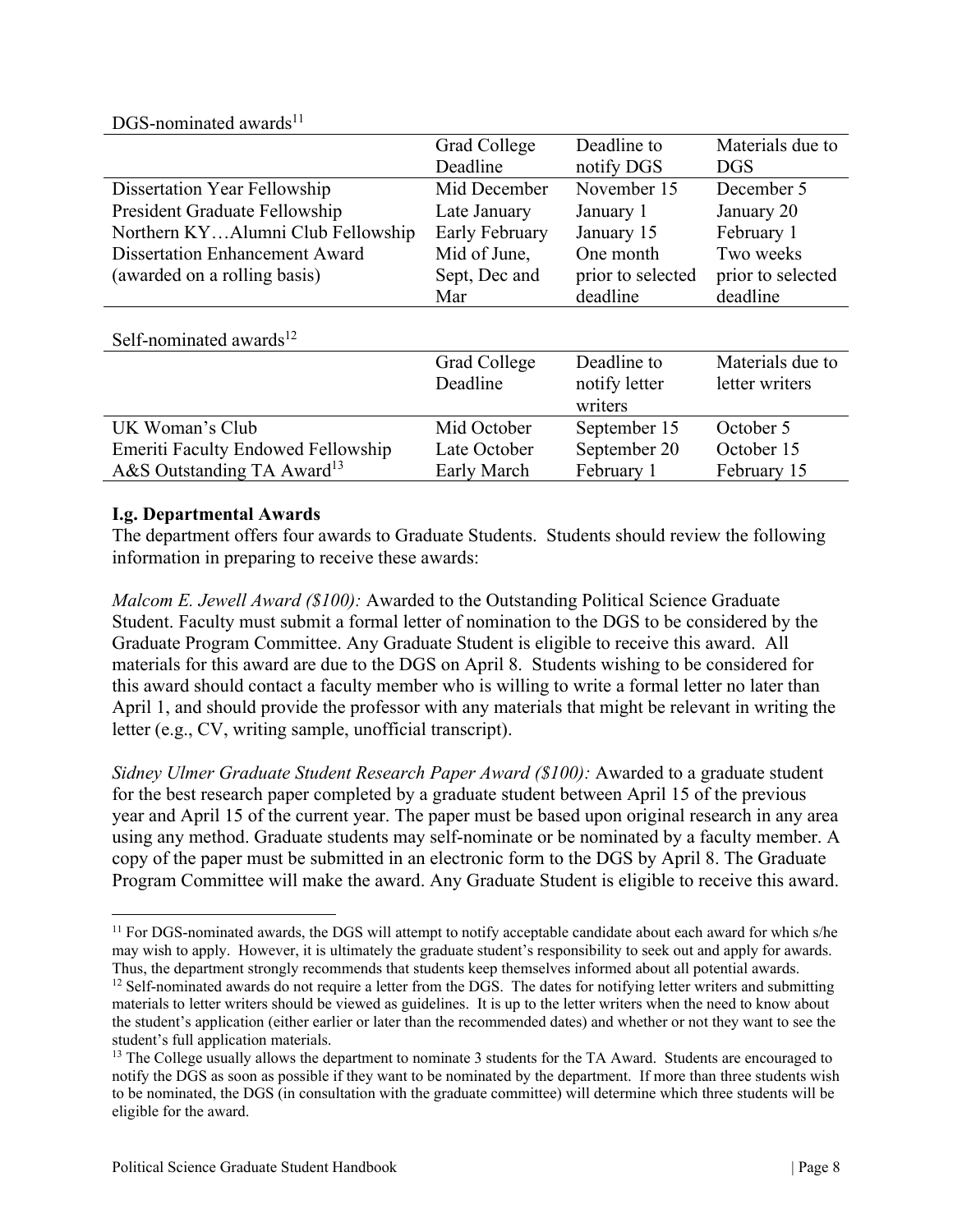*Ulmer Award (\$500):* Awarded to support the research of an outstanding graduate student in the area of Judicial Process or American Political Process. The nomination must include a letter from the student outlining the research project and a letter of support from the student's advisor. The Graduate Program Committee will make the award. All materials are due to the DGS by April 8.

*Karen Mingst Emerging Global Scholars Award (\$100)*: Awarded to the graduate student who shows the most long-term promise for having an impact on the fields of either Comparative Politics or International Relations. The winner of this award will be determined by a vote of the Comparative and IR faculty. All students whose major field is either Comparative or IR are automatically nominated for this award each year.

# **I.h. Graduation**

Advanced degrees may be conferred at the close of either semester or the second summer session, but Commencement exercises are held only in May. Students who are eligible to receive degrees at the end of the summer session or the fall semester may participate in the next Commencement exercise.

To be eligible for a degree, a student must file an Application for Degree Card<sup>14</sup> with the Graduate School within 30 days after the beginning of the semester (15 days in the summer session) in which they expect to graduate. Students should also confirm that they have covered all requirements by consulting the "Check Sheet for Doctoral Students."15

# **I.i. Summer Programs/Institutes**

The departmental commonly sets aside funds for students to receive training outside of the University of Kentucky at places like the Inter-university Consortium for Political and Social Research (ICPSR), the Empirical Implication of Theoretical Models (EITM) Institute, and the Institute for Qualitative and Multi-method Research (IQMR). Given that these funds are limited, the department must make difficult decisions in regards to how we allocate the funds. Students requesting funding to help defray the costs of these programs/institutes are required to submit the "External Studies Funding Request" by April 1.16 Please note that it is very uncommon for students to receive departmental funding for these during their first year of graduate school. Decisions regarding allocation of funding will be made by the departmental chair in consultation with the DGS. Students will be notified about funding decisions before May 1.

# **I.j. Traveling Outside the US**

The University offers insurance for those who are traveling outside of the US for Universityrelated business. It also has a travel registry for communication in case of emergency. The cost is minimal, and the department encourages students to take advantage of this when traveling beyond the border. For more information, see https://ihss.uky.edu/

# **I.k. Title IX** - **Student Protection Against Discrimination and Harassment**

<sup>14</sup> https://ees.as.uky.edu/sites/default/files/DegreeCard.pdf

<sup>&</sup>lt;sup>15</sup> http://www.research.uky.edu/gs/forms.html<br><sup>16</sup> http://www.uky.edu/~clthyn2/DGS/DGS.htm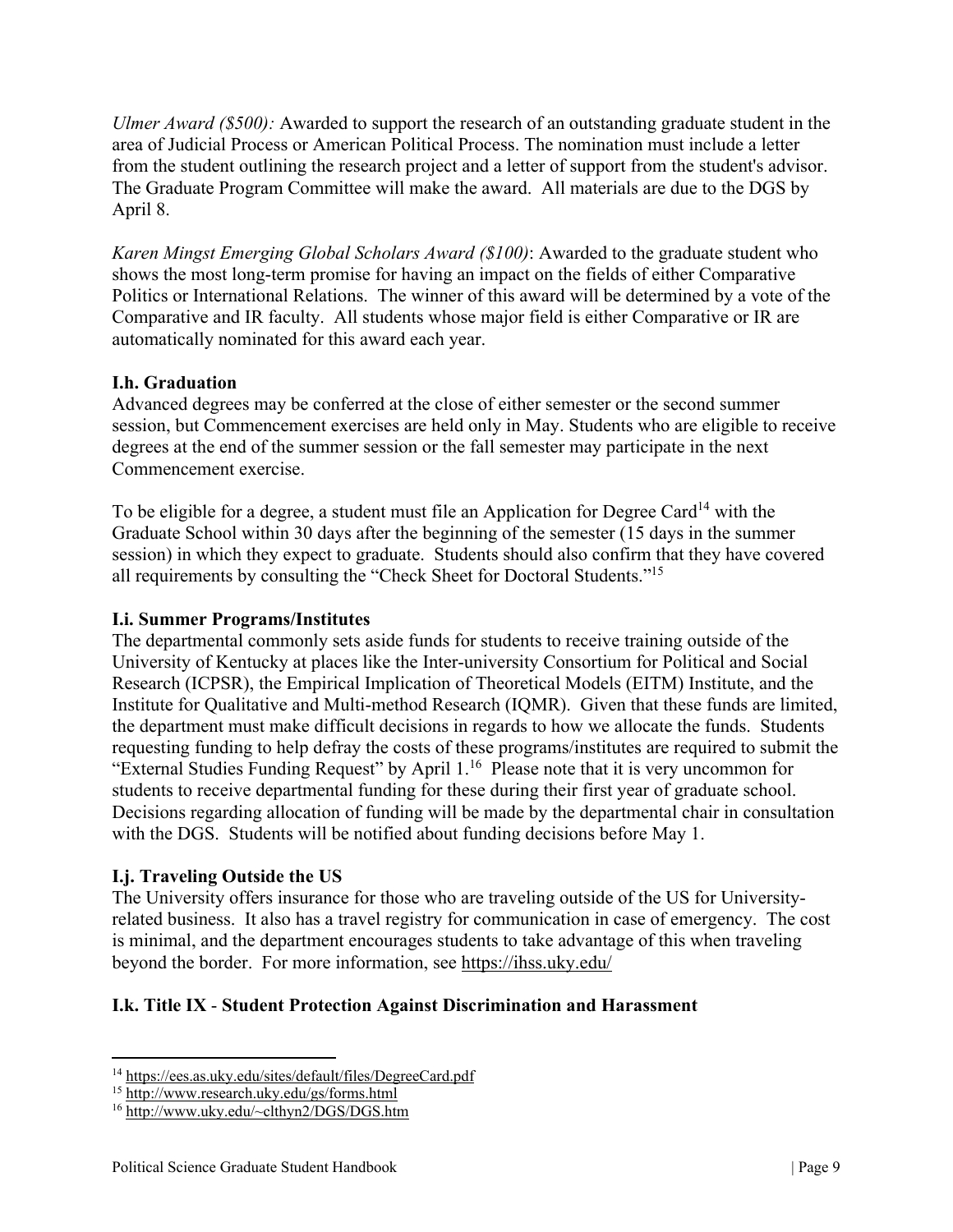If you experience, witness, or if you are aware of, instances of harassment, discrimination or assault, you can report it to the university's Office of Institutional Equity and Equal Opportunity (OIEEO) https://www.uky.edu/eeo/discrimination-harassment and/or Title IX office (located in the basement of the Main Building, https://www.uky.edu/eeo/title-ix ). You can make a report via an online form or contact the Title IX office, (859) 257-8927 (as of 2020 the Director is Martha Alexander, Martha.alexander@uky.edu).

Relevant University Regulations

Discrimination and Harassment AR 6.1 - https://www.uky.edu/regs/ar6-1 Sexual Assault - https://www.uky.edu/regs/ar6-2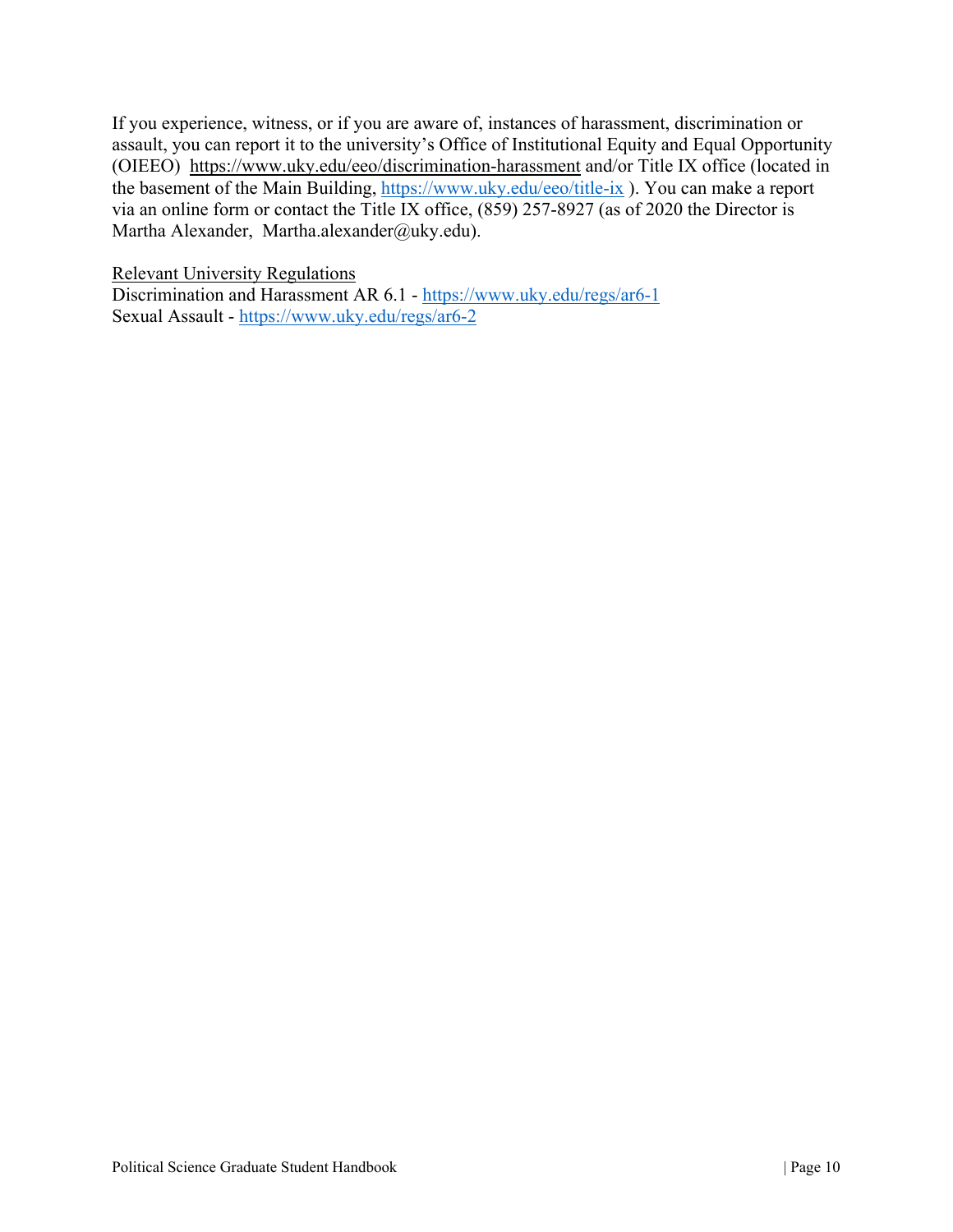### **II. M.A. PROGRAM**

The Graduate Program at UK is designed primarily for Ph.D. students. Students seeking admission for the Master's degree only will be accepted only under unusual circumstances and are very unlikely to receive funding.

The M.A. Degree may be earned under either one of the following two plans:

#### **Plan A** (M.A. with a thesis):

Plan A requires 30 total credit hours. 24 hours must be from coursework with a grade point average of 3.0 or higher, and 6 credits of PS 768 (thesis writing), satisfaction of either a language facility in one language or demonstration of analytical skills, and the writing of a thesis. At least two-thirds of the coursework must be in Political Science, and outside courses must be approved by the DGS. At least one-half of the required hours must be in 600 or 700 level courses. The student's thesis advisor will oversee work on the thesis, and the thesis must be defended before a three member committee, composed of the thesis advisor and two other faculty members.

#### **Plan B** (M.A. without a thesis):

Plan B requires at least 30 hours of coursework with a standing of a 3.0 or higher, satisfaction of the language or alternative skill requirement, and the passing of both major and minor Field Exams as explained under "III. Ph.D. Program" below. Both of these fields may be in Political Science. However, with the approval of the DGS, the student may choose one field outside of Political Science. At least two-thirds of the coursework must be in Political Science courses, and at least one-half of the required hours must be earned in 600 or 700 level courses. All students pursuing the M.A. degree must take PS 671 (Strategies of Inquiry).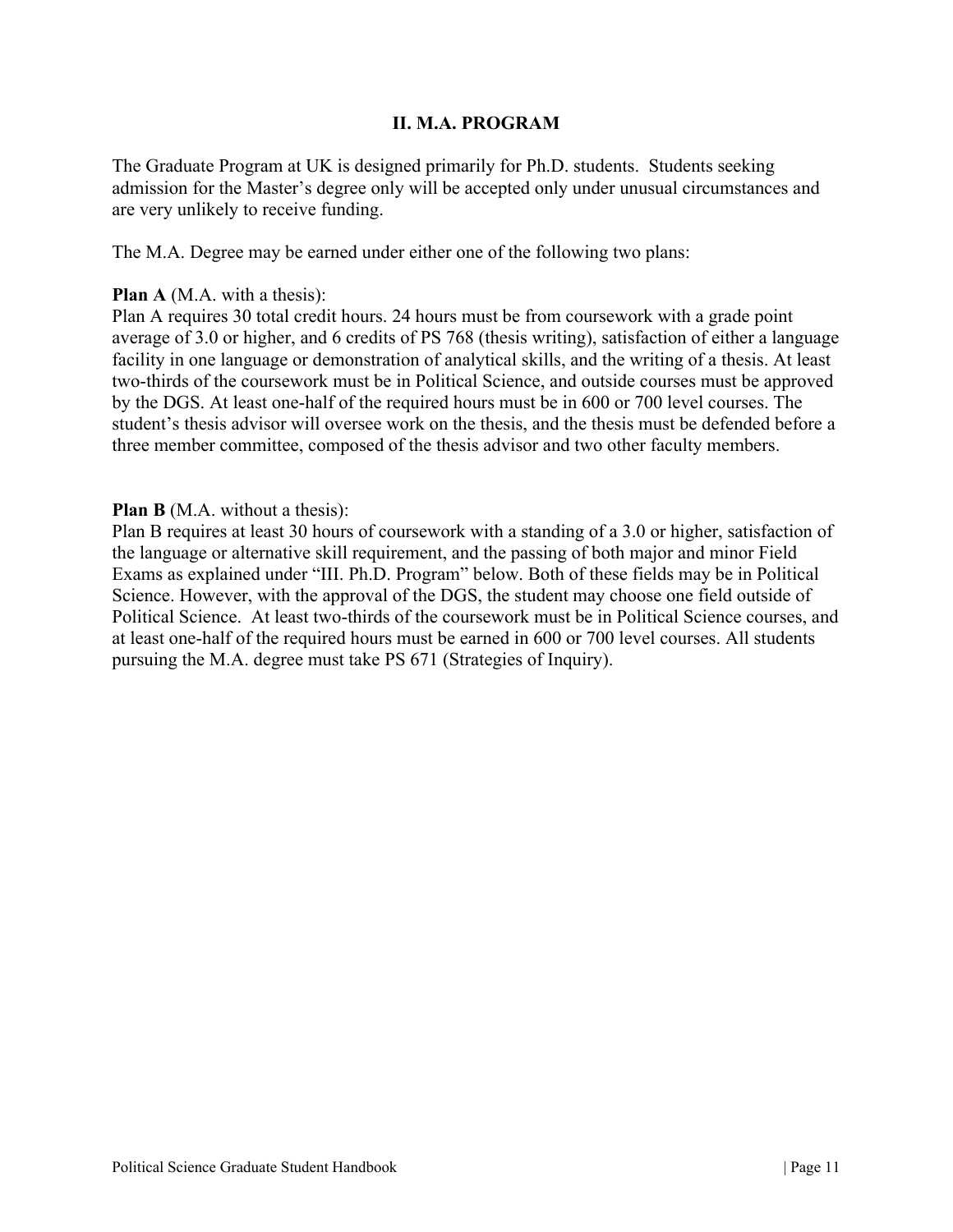### **III. Ph.D. PROGRAM**

#### **III.a. Introduction**

The purpose of the Ph.D. degree is to provide students with advanced knowledge in the philosophy, methodology, and practice of Political Science. Emphasis is placed on providing the theoretical capacity and the methodological skills enabling the student to make significant and original research contributions.

Students should work closely with their advisor and Advisory Committee to design a suitable and comprehensive scholarly program focused on one of the Department's research strengths. Additionally, students will need to know the principles and rules governing the Advisory Committee and Residency Requirements. Common parlance designates the student seeking a Ph.D. as a 'doctoral student' prior to sitting the Qualifying Exam, and as a 'doctoral candidate' after successfully passing the Qualifying Exam. It is during the candidacy stage that one might be referred to as "ABD" (all but Dissertation).

Students may be admitted directly to the Ph.D. program. It is not necessary to pursue the M.A. degree first. The Ph.D. program is divided into a general phase and a specialized phase.

#### **III.b. General Phase**

The purposes of the general phase are (1) to familiarize students with a specific approach to inquiry and research, and expose them to other important approaches that have been taken to the study of Political Science; (2) to introduce students to some of the techniques of Political Science research, particularly quantitative techniques; and (3) to familiarize students with conceptual approaches, substantive information, and research techniques in as many of the major fields of Political Science as possible, while helping to develop critical skills in the study of such fields.

During the general phase, the student is required to take the following courses: (1) PS 572 - an introduction to statistics in Political Science; (2) PS 671 - dealing with strategies of inquiry in Political Science, (3) PS 672 – focusing on techniques and methods used in carrying out Political Science research and analyzing data. Except under rare circumstances, these courses will be completed during the student's first year in the program.

The student must complete at least three substantive pro-seminars. One pro-seminar must be either American Political Institutions (PS680) or American Political Behavior (PS681), and one pro-seminar must be either Comparative Politics (PS620) or International Relations (PS674). These courses will generally be completed within the student's first two years in the program. Students who have previously taken comparable graduate work at another institution may be exempted from some of the general phase requirements, though the student should communicate with the DGS when such situations arise to get his/her approval.

During the spring semester, all graduate students must be reviewed by the DGS in consultation with the Graduate Program Committee and with invited participation by all faculty. One of three actions must be taken for each student being evaluated:

1. Conclude that the student has completed the year satisfactorily and recommend the student for continuation in the Ph.D. program.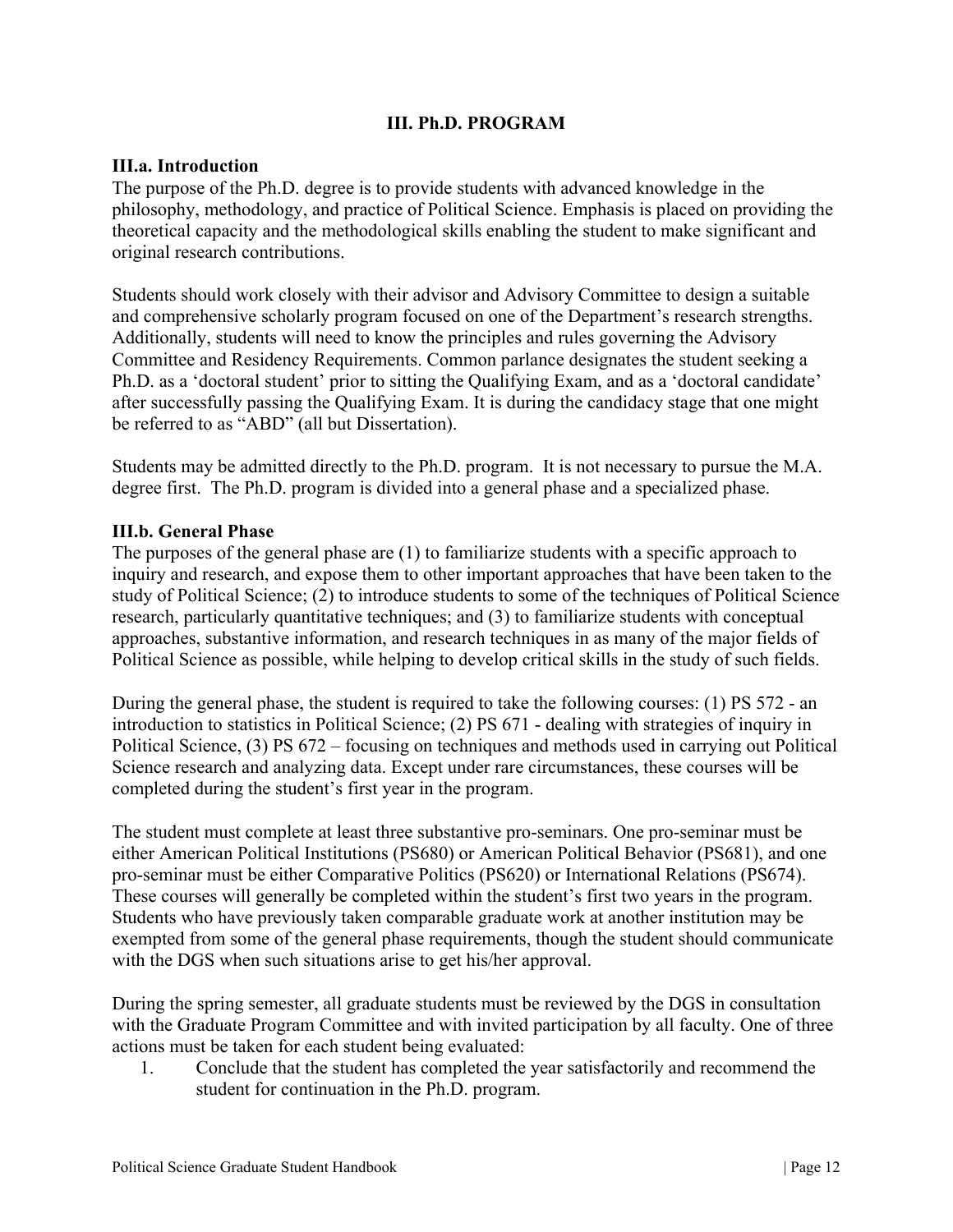- 2. Conclude that while there have been positive aspects to the student's performance, serious doubts remain over the student's ability to complete the Ph.D. program. In this case, the student will be afforded the opportunity to complete an M.A. degree (requirements above). The Graduate Program Committee will consider the student's re-application to the Ph.D. program upon completion of the M.A. degree.
- 3. Conclude that the student's performance is clearly unsatisfactory. In these cases, the student is dismissed from the Ph.D. program. Any student who receives two or more C's in their first 18 hours of study will be dropped from the Ph.D. program. Unsatisfactory performance includes poor classroom performance or substantial documented academic or professional issues.

Students will be informed of the decision of the DGS by March 1.

# **III.c. Specialized Phase**

The purposes of the specialized phase of the Ph.D. program are to provide the student with (1) in-depth familiarity with his or her major and minor fields of specialization, (2) experience and training in research through research papers and Independent reading courses, and (3) sufficient preparation and oversight of the doctoral Dissertation. During the specialized phase, the student will devote her or his time primarily to 700 level courses, which are seminars placing emphasis on research.

During the third semester of graduate work, the student must find an advisor (committee Chair) and an "Advisory Committee," which shall include the advisor, two additional members of the Department of Political Science, and one individual from outside the department. The student must formally declare his/her Advisory Committee by notifying the Graduate College with the "Doctoral Advisory Committee Request" form.<sup>17</sup> Any student who is in his/her fourth semester or beyond and has not formally declared an advisory committee will not be considered to be in good standing, and risks being removed from the program or having funding revoked.

The advisor and committee help the student prepare a program of study for the specialized phase. A program is a coherent and specially designed course of study drawing upon materials from the major and minor fields. It should have a theoretical focus, should provide for the courses in methods and techniques that will adequately prepare the student for his research, and should lead directly to the preparation of a Dissertation. The program should be defined in terms of two of the departmentally recognized fields or sub-fields of Political Science. The student should also define those fields in which he or she is prepared to teach or to do research.

The Department of Political Science offers specialized training in several fields. A student must declare a major field and a minor field on his/her annual self-assessment.

<sup>&</sup>lt;sup>17</sup> http://www.research.uky.edu/cfdocs/gs/DoctoralCommittee/Selection\_Screen.cfm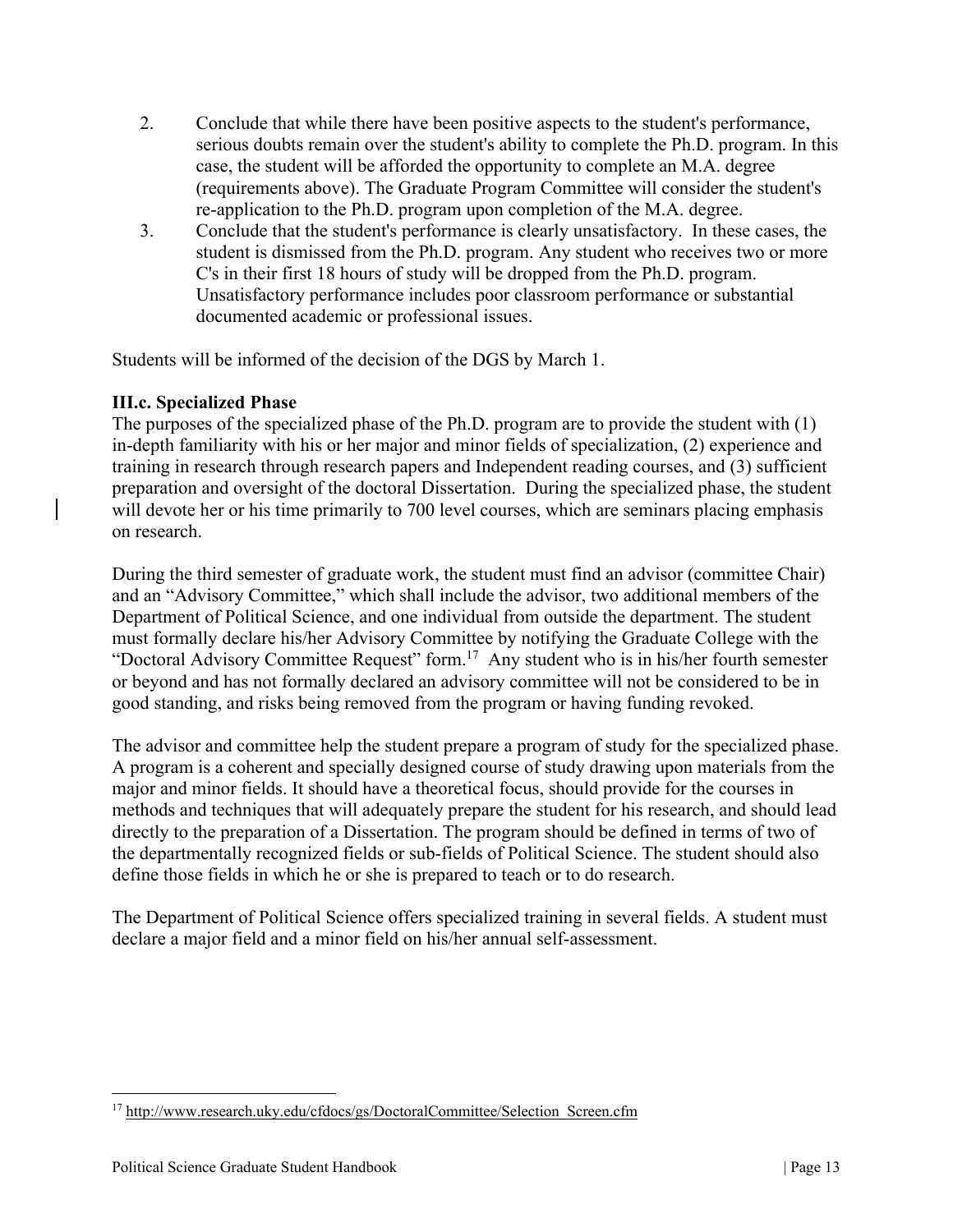Beginning in fall 2015<sup>18</sup>, the three major field options include:

- 1. American Politics
- 2. Comparative Politics
- 3. International Relations

Beginning in fall 2015, the seven minor field options include:

- 1. American Politics
- 2. Comparative Politics
- 3. International Relations
- 4. Institutions
- 5. Behavior
- 6. Policy
- 7. Methods

Please note that the major and minor options are not mere guidelines, but are official departmental policy. It will not be possible for a student to major in a field listed as 'minor only,' for example. The DGS will not sign a qualifying exam card if the student's fields deviate from the major/minor options listed above.

The student's advisory committee, in consultation with the DGS if necessary, makes the final determination of the specific courses that count for the major and minor. To provide some guidance on these decisions, the table below lists the courses commonly taught in the graduate program that are likely to count for the major and minor requirements.

<sup>&</sup>lt;sup>18</sup> Student who began the program prior to fall 2015 were offered six fields as major/minor options. These include: American Political Institutions (including Judicial Processes and Politics), American Political Behavior, Comparative Politics, International Relations, Public Policy, and Methods (minor only). Students who began prior to fall 2015 have the option of continuing under these major/minor options or pursuing major/minor options described above.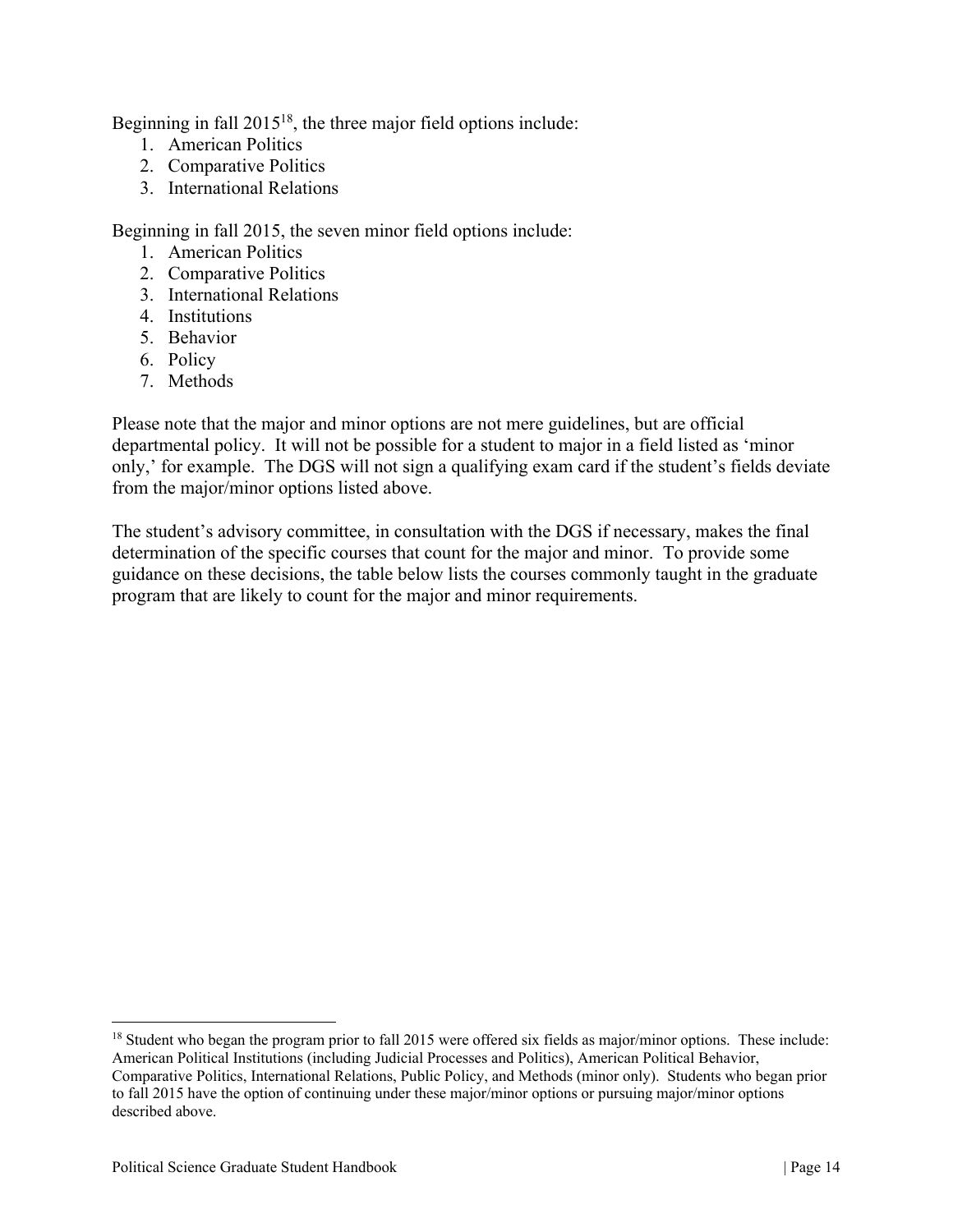|                         | --<br>$\cdots$<br>Amer | Majors<br>${\bf CP}$ | $\ensuremath{\mathsf{IR}}\xspace$ | Amer          | ${\bf CP}$     | $\ensuremath{\mathsf{IR}}\xspace$ | Minors<br>Inst | Behav          | Policy | Meth |
|-------------------------|------------------------|----------------------|-----------------------------------|---------------|----------------|-----------------------------------|----------------|----------------|--------|------|
| 680<br>Inst prosem      | $\mathbf X$            | $\mathbf O$          |                                   | $\mathbf X$   | $\overline{O}$ |                                   | $\mathbf X$    |                |        |      |
| 681<br>Behav pro        | $\mathbf X$            |                      |                                   | $\mathbf X$   |                |                                   |                | X              |        |      |
| 780<br>Legis behave     | $\mathcal O$           |                      |                                   | $\mathcal O$  | $\overline{O}$ |                                   | ${\cal O}$     |                |        |      |
| 711<br>Presidency       | $\mathcal{O}$          |                      |                                   | $\mathcal{O}$ |                |                                   | $\mathcal{O}$  |                |        |      |
| 760<br>Judicial         | $\mathbf O$            |                      |                                   | $\mathcal{O}$ |                |                                   | $\mathbf O$    | $\overline{O}$ |        |      |
| 750<br>Part/elec        | $\mathbf O$            |                      |                                   | $\mathcal O$  |                |                                   | $\overline{O}$ | $\mathcal O$   |        |      |
| 711<br>Elec/voting      | $\overline{O}$         |                      |                                   | $\mathcal{O}$ | $\overline{O}$ |                                   |                | $\mathcal O$   |        |      |
| 711<br>Pub opin         | $\overline{O}$         |                      |                                   | $\mathbf O$   |                |                                   |                | $\overline{O}$ |        |      |
| 620<br>CP prosem        |                        | $\mathbf X$          |                                   |               | $\mathbf X$    |                                   |                |                |        |      |
| 711<br>CP behave        | $\mathbf O$            | ${\cal O}$           |                                   | $\mathcal O$  | $\mathbf O$    |                                   |                | $\overline{O}$ |        |      |
| 711<br>${\cal CP}$ inst | $\mathbf O$            | $\mathcal O$         |                                   | $\mathbf O$   | $\overline{O}$ |                                   | $\mathbf O$    |                |        |      |
| 735<br>Democ            |                        | $\mathcal O$         |                                   |               | $\mathcal O$   |                                   |                |                |        |      |
| 756<br>Regional         |                        | $\mathcal O$         |                                   |               | $\overline{O}$ |                                   |                |                |        |      |
| 674<br>Ir prosem        |                        |                      | $\mathbf X$                       |               |                | $\mathbf X$                       |                |                |        |      |
| 711/731<br>Intl confl   |                        |                      | $\mathbf O$                       |               |                | $\mathbf O$                       |                |                |        |      |
| 733<br><b>IPE</b>       |                        |                      | $\mathcal{O}$                     |               |                | $\mathbf O$                       |                |                |        |      |
| 711<br>Civil conf       |                        |                      | $\mathbf O$                       |               |                | $\mathbf O$                       |                |                |        |      |
| 711<br>Intl security    |                        |                      | $\mathcal{O}$                     |               |                | $\mathbf O$                       |                |                |        |      |

Guidelines for Major and Minor Fields and Related Courses

Note: "X" above indicates that the course is required for the major/minor listed at the top of the column. "O" above indicates that the course is likely to count as an elective for the major/minor listed at the top of the column.

The Political Science Department requires all Ph.D. students to prove competence in one analytical skill. The Advisory Committee will determine which mode of meeting the requirement will enhance the student's overall program and objectives. The two possibilities include: 1) additional graduate work in Statistics, Computer Science, Mathematics, or methodology within the Political Science Department; or 2) completion of the equivalent of the third year (6 semesters) of a foreign language relevant to the student's research and teaching interests. In recent years, some students have satisfied the research skills requirement by attendance at the ICPSR Summer Program in Quantitative Methods of Social Research. More commonly, students take methods courses outside of the department or courses offered as part of the PSCI/SOC methods collaboration.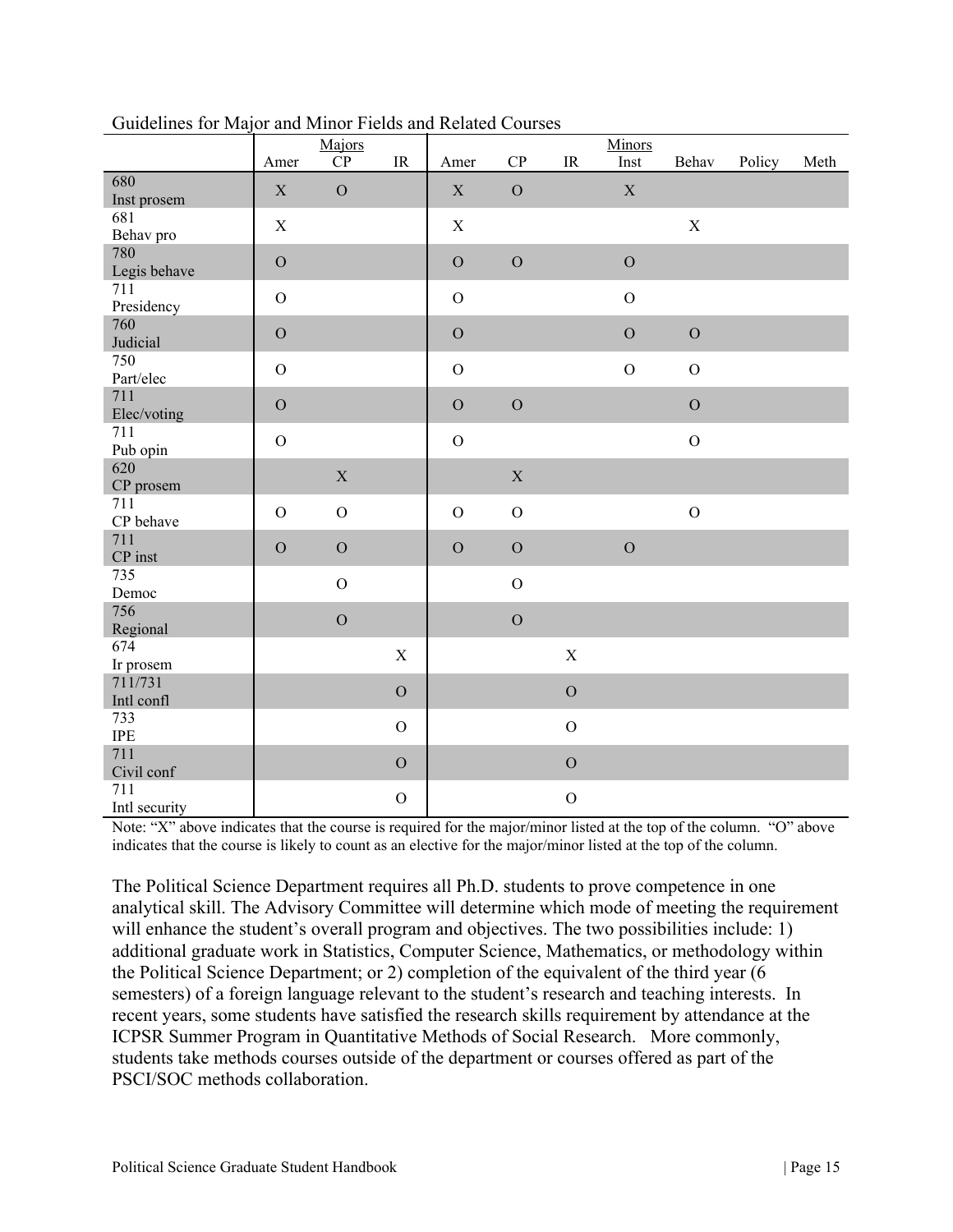### **III.d. Qualifying Examination**

### **III.d.1. Rules and procedures for students who entered prior to fall 201519**

The qualifying examination (aka "comprehensive exam" or "comp") is an exam taken before a student begins the dissertation phase of his/her study. Once the student passes the qualifying exam and passes the prospectus, s/he is considered ABD (all but dissertation). The qualifying examination must contain a written and an oral component. The student requires at least 36 hours of coursework with a standing of a 3.0 or higher to sit for the qualifying exam or to graduate. Students must submit a request to schedule the qualifying exam to the Graduate School a minimum of 2 weeks prior to the planned date.

When taking the qualifying exam, all members of the advisory committee must be present at the exam. This includes the outside member of the committee. The rule is that all members must be physically present. If you would like someone to participate via skype, this needs to be approved by the graduate school. They are likely to approve this request, but it must be made well in advance of the defense (four weeks is a good rule of thumb).

In regard to scheduling the exam, some advisors do this, while others make this the responsibility of the student. Just be sure that you and your advisor are on the same page about who is going to take this responsibility.<sup>20</sup>

There have been several rule changes to the qualifying examination over the last decade, so this process can be confusing. For starters, there are two components to becoming ABD: (1) comprehensive exams and (2) prospectus defense. Regardless as to whether it comes before or after the qualifying exam, the prospectus defense is dealt with "in house." This means that the graduate school has no idea that the prospectus defense happens in terms of scheduling, content, and outcome. The comprehensive exam is official and is referred to as the "qualifying examination" by the Graduate School. It must be scheduled with the graduate school, and it must be reported officially to the graduate school. The primary sources of confusion lie in what these components actually are, when they happen, and what needs reported to the graduate school. This is confusing because the answers to these questions vary depending on when the student entered the program.

For students who entered in fall 2012 or later, the comprehensive exams must be taken before the prospectus defense.<sup>21</sup> The comprehensive exam consists of two written take-home exams completed during a 2 week period. The written exams are to cover material in the major and minor fields which the advisory committee has approved as a program of study. There must be one written question on the comprehensive exam that is related to the dissertation prospectus. Following the written exam portion of the qualifying exam is an oral examination of the two

<sup>&</sup>lt;sup>19</sup> Students who entered prior to fall 2015 have the option of following the rules outlined in section III.d.1 below.<br><sup>20</sup> http://www.research.uky.edu/cfdocs/gs/DoctoralCommittee/Selection Screen.cfm<br><sup>21</sup> For students wh

comprehensive exams are taken. For these students, the comprehensive exam consists of two written exams completed at scheduled times during a five day period. The major Field Examination is a one-day, eight-hour exam. The minor Field Examination is a four-hour exam.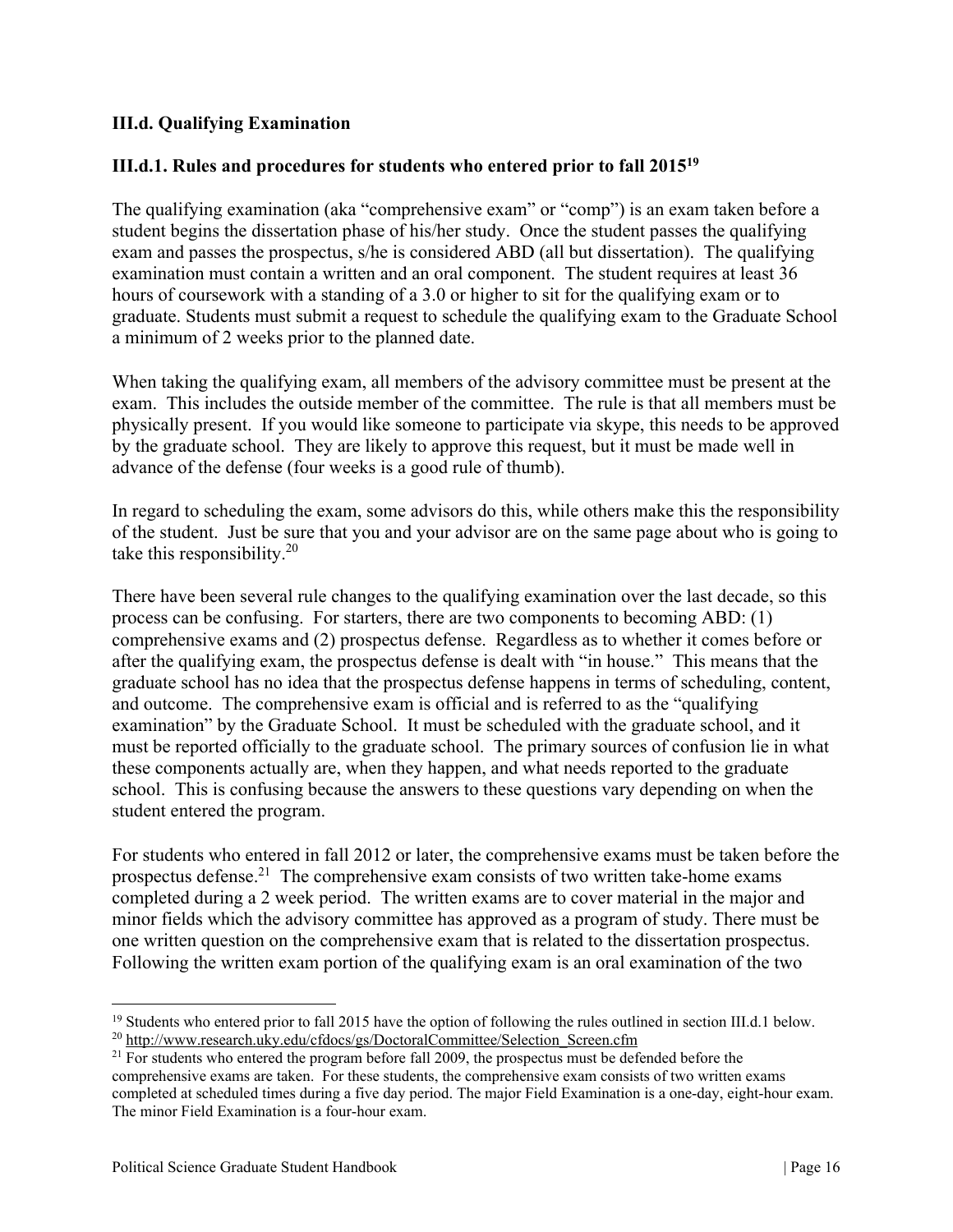substantive fields. Both portions of the exam must be passed, generally in the fifth or sixth semester of graduate study.

### **III.d.2. Rules and procedures for students who entered in fall 2015 or after**

Students entering the PhD program in fall 2015 and afterwards must complete two Field Exams prior to defending the prospectus. The prospectus defense, which should take place following the second Field Exam, serves as the official "qualifying exam" for these students. Students are eligible to take Field Exams once they have successfully completed 4 major field courses and 3 minor field courses.

Students must pass a Field Examination in both their major and minor fields. Major and minor field options are listed in Section III.c of the handbook. Students may take Field Exams in any order they wish, and both Field Exams may be taken during the same semester. Under normal conditions, fall Field Exams will take place in the first week of October, and spring Field Exams will take place in the first week of March. All Field Exams must be taken in the computer lab where Internet capabilities will be removed from computers before the exam begins. All Field Exams will be 8 hour, closed book exams. As clarified below, students taking major Field exams must also sit for an oral defense. $22$ 

The Field Exams cover any material that the Field Committee deems relevant to the field. This material need not be specific to the student's research interests or program of study. Students taking Field Exams must answer 3 questions among 6 options.<sup>23</sup>

Below is an outline of initial procedures for all Field Exams.

- 1. Students wishing to take a Field Exam must notify the DGS by September 1 (for fall exams) or January 15 (for spring exams). The Graduate College does not need to be notified about Field Exams (including scheduling, format, outcome, etc.).
- 2. Based on the exams that need to be covered, the DGS will be responsible for constituting Field Committees. The DGS will appoint a chair of each Field Committee. The DGS will make a good faith effort to rotate through available faculty to serve on Field Committees. Any faculty member of the given field wishing to serve on Field Committees may serve upon request.
- 3. The Field Committees will be responsible for constructing the Field Exams under the leadership of the Field Committee chair.<sup>24</sup> When constructing exams, there is no need to differentiate between 'major' and 'minor' Field Exams.<sup>25</sup>

<sup>&</sup>lt;sup>22</sup> If the student has a documented disability that requires academic accommodations, the student should see the DGS prior to scheduling Field Exams. Field committees will make accommodations in accordance with the student's Letter of Accommodation.

<sup>&</sup>lt;sup>23</sup> While students must answer 3 questions among 6 options, Field Exams can be set up in sections. For example, an IR exam may be split into (1) theory, (2) conflict processes, and (3) research methodology. In cases like this, students may be required to answer one question in each section, but each section must have more than one option.

<sup>&</sup>lt;sup>24</sup> Questions for Field Exams can come from anywhere, including from faculty members who may not be members

of the Field Committee.

<sup>25</sup> For example, in any given semester student A taking a *major* field exam in Comparative will take the exact same exam as student B taking a *minor* field exam in Comparative.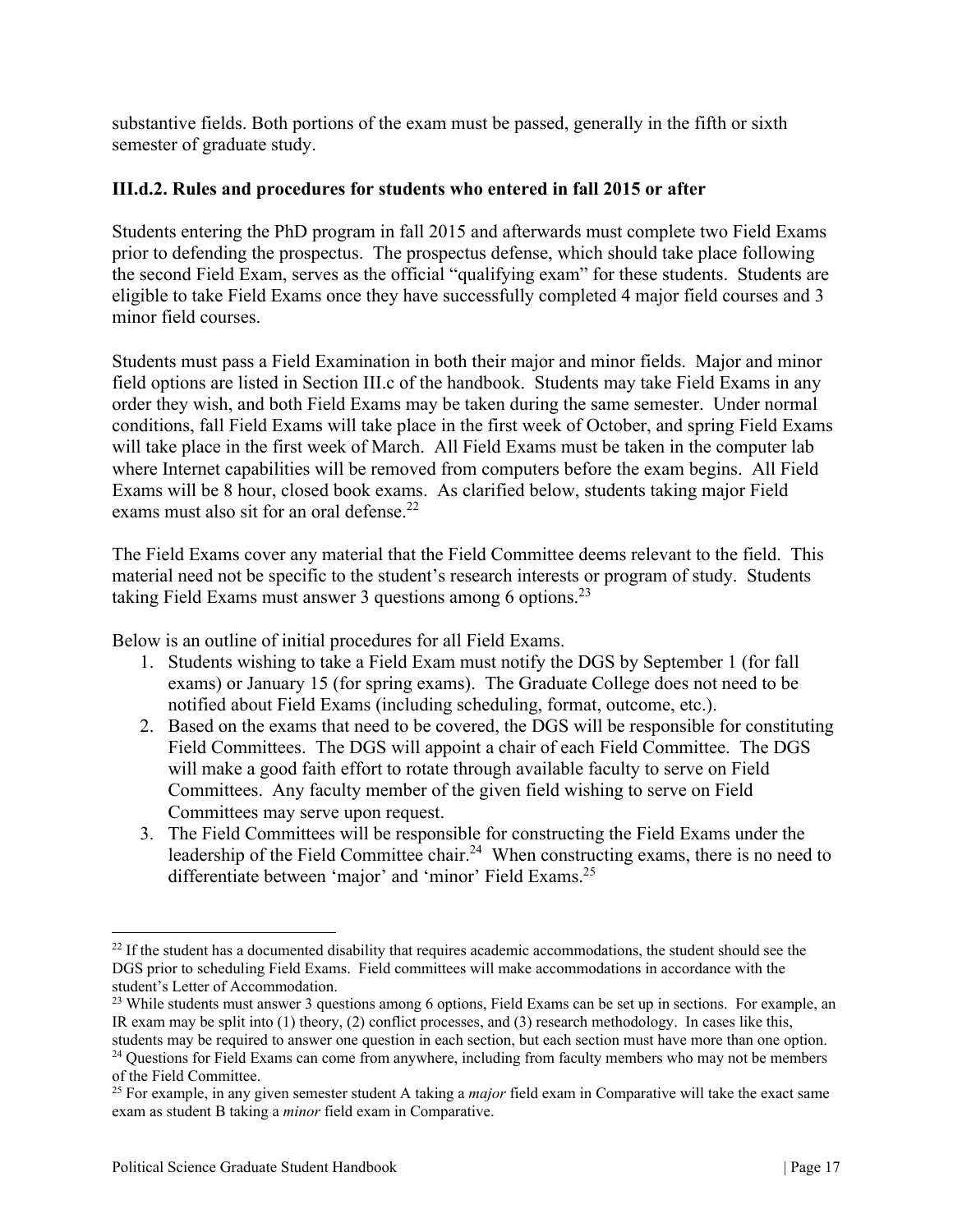4. Once the Field Committees construct exams, it is the Field Committee chair's responsibility to give the exam to the DGS. It is then the DGS's responsibility to administer the exams and relay student answers to the Field Committees.

Steps 1-4 above are identical for students taking either major or minor Field Exams. Beyond the written portion of the exams, however, the final steps are different depending on whether the student is taking a major or minor field exam. These final steps are clarified below.

5a. Final steps for students taking *minor* field exams:

After receiving the exam answers from the DGS, the Field Committee will grade the exams and vote on an outcome. Options include: *pass*, *reservations*, and *fail*. A majority of the Field Committee must agree for either a pass or fail outcome. Otherwise, the outcome must be reservations. The Field Committee chair will communicate in writing the outcome of the written evaluations to the student.

- a. If the exam is *pass*, the result will be reported to the DGS by the Field Committee chair. The student will move to either (1) their other Field Exam if they have not taken it yet or (2) the Prospectus.
- b. If the result is *fail*, the result will be reported to the DGS by the Field Committee chair. The student must re-take the Field Exam in a subsequent semester. If the student fails a Field Exam twice, s/he will not be allowed to sit for a future exam in that field.
- c. If the outcome of the exam is "reservations," the student will be required to sit for an oral defense. It is the student's responsibility to organize and schedule the oral defense. The DGS need only be notified only after a final pass/fail determination is made.
- 5b. Final steps for students taking *major* field exams:

After completing the written part of the major field exam, students will be required to sit for an oral exam. It is the student's responsibility to schedule the oral exam, and it is preferable that the oral exam take place within 2 weeks of the written exam. Once both the written and oral exams have taken place, the Field Committee will vote on an outcome. Options include: *pass* or *fail*. Field Committee members can use their discretion in how they weigh the oral and written components when arriving at their final pass/fail vote. The final pass/fail outcome will be determined by a majority vote of the Field Committee. The Field Committee chair will communicate in writing the final outcome of major Field Exam to the student.

- a. If the exam is *pass*, the result will be reported to the DGS by the Field Committee chair. The student will move to either (1) their other Field Exam if they have not taken it yet or (2) the Prospectus.
- b. If the result is *fail*, the result will be reported to the DGS by the Field Committee chair. The student must re-take the Field Exam in a subsequent semester. If the student fails a Field Exam twice, s/he will not be allowed to sit for a future exam in that field.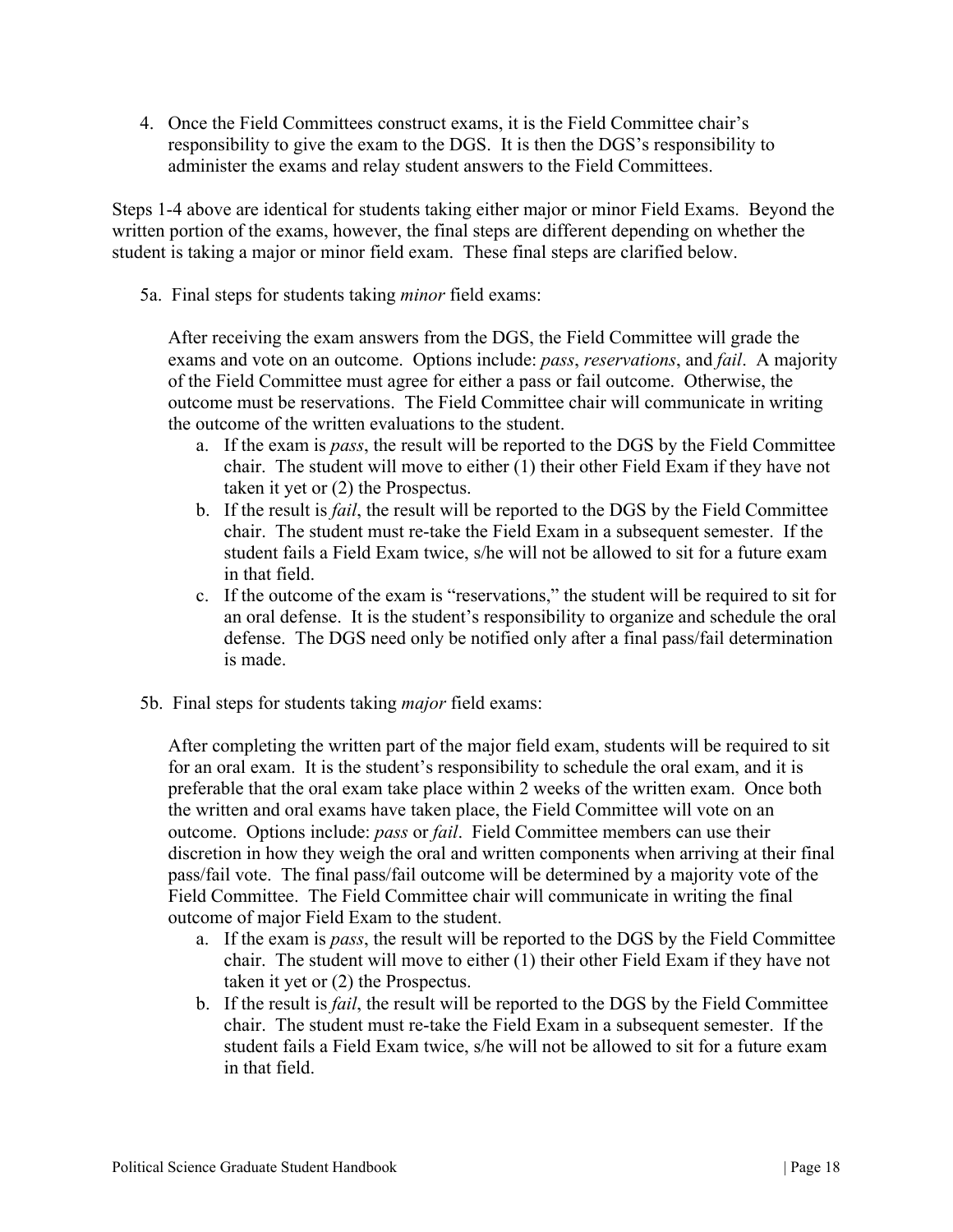### *Prospectus Defense*

Students are eligible to sit for their Prospectus Defense provided that they (1) have passed the Field Exams (for their major and minor field), (2) have the equivalent of 2 years of residency (36 hours), (3) have letter grades assigned for all courses previously graded as "I" or "S," and (4) have a GPA of 3.00 or higher. The Prospectus Defense is given by the student's Dissertation Advisory Committee. To sit for the Defense, the student must prepare a written Prospectus for his/her Dissertation, and be examined orally on it by the Advisory Committee. The Prospectus should include a review of the relevant literature and a statement of the Dissertation proposal, its theoretical importance, and the contemplated research design, methods and procedures. The Prospectus is a test of the students writing ability, creativity, grasp of the literature, and methodological competence.

The student must request to schedule the Prospectus Defense (known as the "Qualifying Examination" by the Graduate College) a minimum of two weeks in advance of the planned date.<sup>26,27</sup> The prospectus may be defended in the same term as the Field Exams, but it must come after the student passes both Field Exams. If the Prospectus Defense is passed, the student becomes a Ph.D. Candidate and moves towards the Dissertation phase of his/her graduate career.28

### **III.e. The Dissertation**

The Dissertation is expected to be a work of original scholarship which adds to the store of knowledge and demonstrates maturity in research. It is written under the direction of the Chair of the Advisory Committee. Procedures for undertaking and writing the Dissertation are outlined in the Graduate School's Manual for Theses and Dissertations.<sup>29</sup> The Dissertation must be complete in all ways before the Final Examination can be scheduled. Students should be aware that there is an option to submit the Dissertation in an electronic format.<sup>30</sup>

While writing the dissertation, students should register for PS 767 (Dissertation Residency Credit). The student will receive a grade of S (satisfactory) or U (unsatisfactory) in each term in which the student is enrolled in PS 767. If the student receives 1 unsatisfactory grade in PS 767, s/he will be re-evaluated for continuation in the program. It is the student's responsibility to maintain consistent communication with his/her advisor (and advisory committee, when appropriate) in order to assure that satisfactory progress is being made on the dissertation. While

<sup>&</sup>lt;sup>26</sup> http://www.research.uky.edu/cfdocs/gs/DoctoralCommittee/Selection\_Screen.cfm  $27$  /\* Professors, once the student formally requests to defend his/her Prospectus with the Graduate College, the DGS will approve of the request if the student has completed all requirements as listed above. Once the defense is scheduled, the Graduate College will send a "Qualifying Examination Card" to the DGS. The DGS will then forward this card to the Chair of the Advisory Committee. The Prospectus cannot be defended without this card. All members of the Advisory Committee must be present at the Prospectus Defense. The results of the defense must be reported to the DGS as soon as possible following the defense. The DGS must report the result of the defense to the Graduate College within 10 days of the defense. A majority vote is required to pass the examination. If the student fails the defense, the Advisory Committee Chair should consult with the DGS for clarification on how to move forward. \*/

<sup>&</sup>lt;sup>28</sup> If the student fails the prospectus defense, the department will follow the Graduate School rules and procedures (page 24 at  $\frac{http://www.reseach.uky.edu/gs/FacultyandStaff/Documents/manual-14-final-0714.pdf}{http://www.reseach.uky.edu/gs/FacultyandStaff/Documents/manual-14-final-0714.pdf}.$ 

<sup>&</sup>lt;sup>29</sup> http://www.research.uky.edu/gs/CurrentStudents/theses\_prep.html<br><sup>30</sup> For details, see http://www.research.uky.edu/gs/CurrentStudents/electronic dissertation instructions.html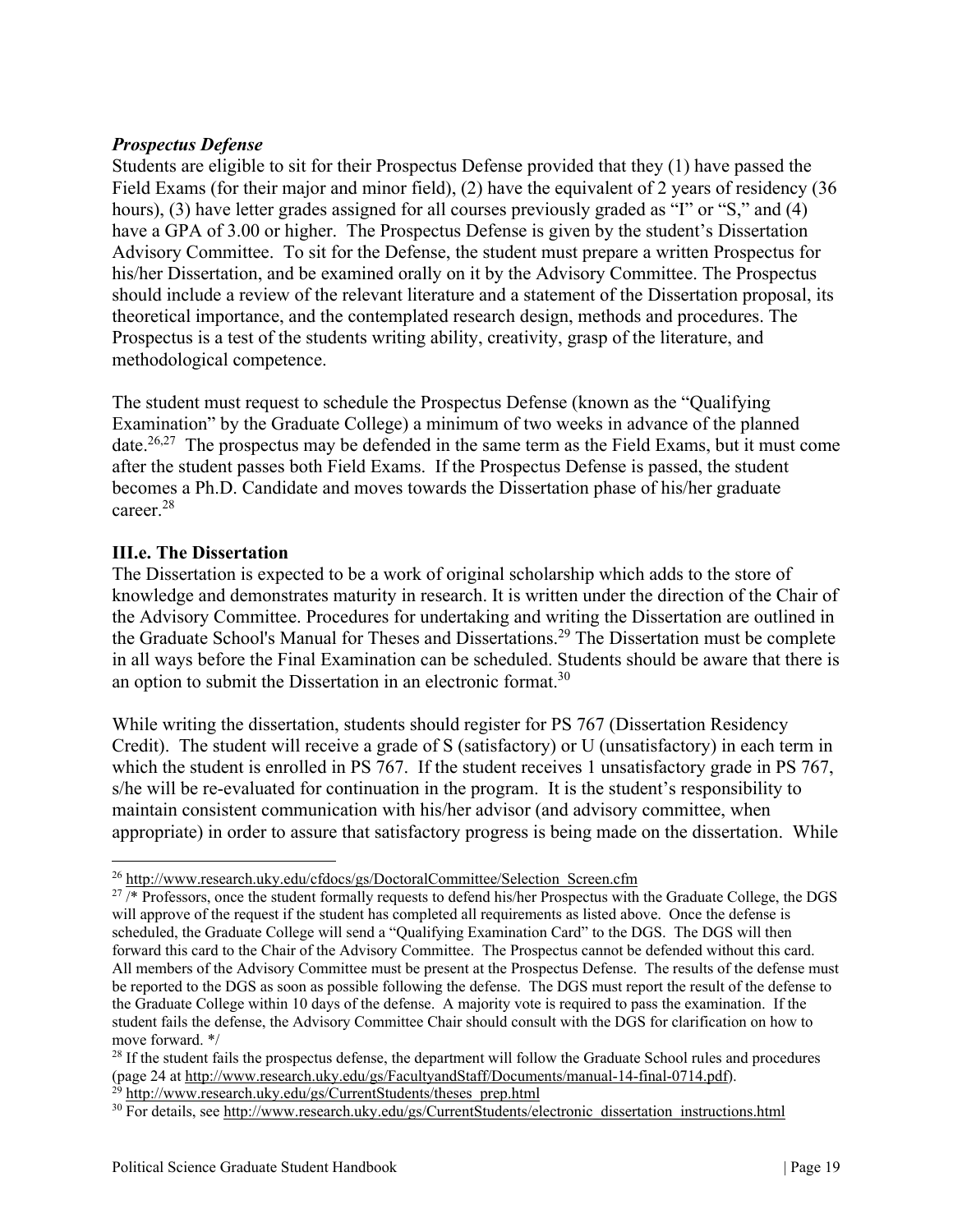writing the dissertation, a student's good progress towards a degree will be assessed twice each vear. $3\overline{1}$  These assessments include:

Fall assessment: At the end of the fall term, the chair of the student's advisory committee (i.e., the student's dissertation advisor) must relate information to the DGS about the student's progress on the dissertation. The DGS will assign a U or S grade based on the advisor's assessment.

Spring assessment<sup>32</sup>: The spring assessment will be undertaken by the DGS in consultation with the graduate committee and the student's advisory committee. The first step in this process is for the student to submit a "Self assessment" by January 18<sup>th</sup>. Failure to submit this form will result in an automatic U for the spring term. Consistent with all graduate students and the directions provided on the self-assessment form, students writing their dissertations will submit a selfassessment, and then meet with their advisory committee to discuss their progress.<sup>33</sup> After this meeting, the chair of the advisory committee will submit a recommendation for a U or S grade to the DGS.34 The final determination as to whether or not the student is making good progress (i.e., whether or not the student should receive a U or S for the spring term) will be made by the DGS in consultation with the graduate committee.

# **III.f. The Final Exam (aka "Dissertation Defense")**

Final examination on the Dissertation will be conducted by a committee appointed by the Dean of the Graduate School. Such a committee normally includes the members of the student's Advisory Committee as well as an outside person appointed by the Graduate School. Though the Final Exam is commonly referred to as the "Dissertation Defense," it may cover all aspects of the doctoral candidate's program.

At least one academic year, but no more than five years, must elapse between the Qualifying Examination and the Final Examination.

The Final Exam entails a series of "form filing" requirements as follows:

 The Notification of Intent to Schedule a Final Doctoral Examination must be filed at least eight weeks before the exam (defense) date.<sup>35</sup> This form will only be approved by the DGS once each member of the student's advisory committee confirms that s/he (1) believes that the student can reasonably be ready to defend his/her dissertation during the

<sup>&</sup>lt;sup>31</sup> The procedure for assessing a student's "good progress" aligns with the policy from the Graduate School. For documentation, see page 27 at http://www.research.uky.edu/gs/FacultyandStaff/Documents/dgshandbook.pdf. 32 As of 01/17/14, the procedures described in this paragraph are pending a final vote of the faculty. Thus, this proc

<sup>&</sup>lt;sup>33</sup> Meetings done via skype or conference call are acceptable, particularly for those students who are away from Lexington.

<sup>34 /\*</sup>Professors, the Chair of the student's Advisory Committee will receive the Graduate Self-Assessment form from the DGS during sometime around 01/18. Following the student's meeting with the Advisory Committee, the Chair of the Advisory Committee must notify the DGS in writing about the outcome of the meeting by February 15. The 'Advisory Committee Review Report' is the preferable mechanism to relay this information. \*/ 35 See http://www.gradschool.uky.edu/CurrentStudents/doctoral\_forms.html or

http://www.research.uky.edu/cfdocs/gs/DoctoralCommittee/Selection\_Screen.cfm. This form prompts the Graduate

School Dean to appoint an outside examiner to represent the Graduate School (and ensure proper procedure) at the Final Exam.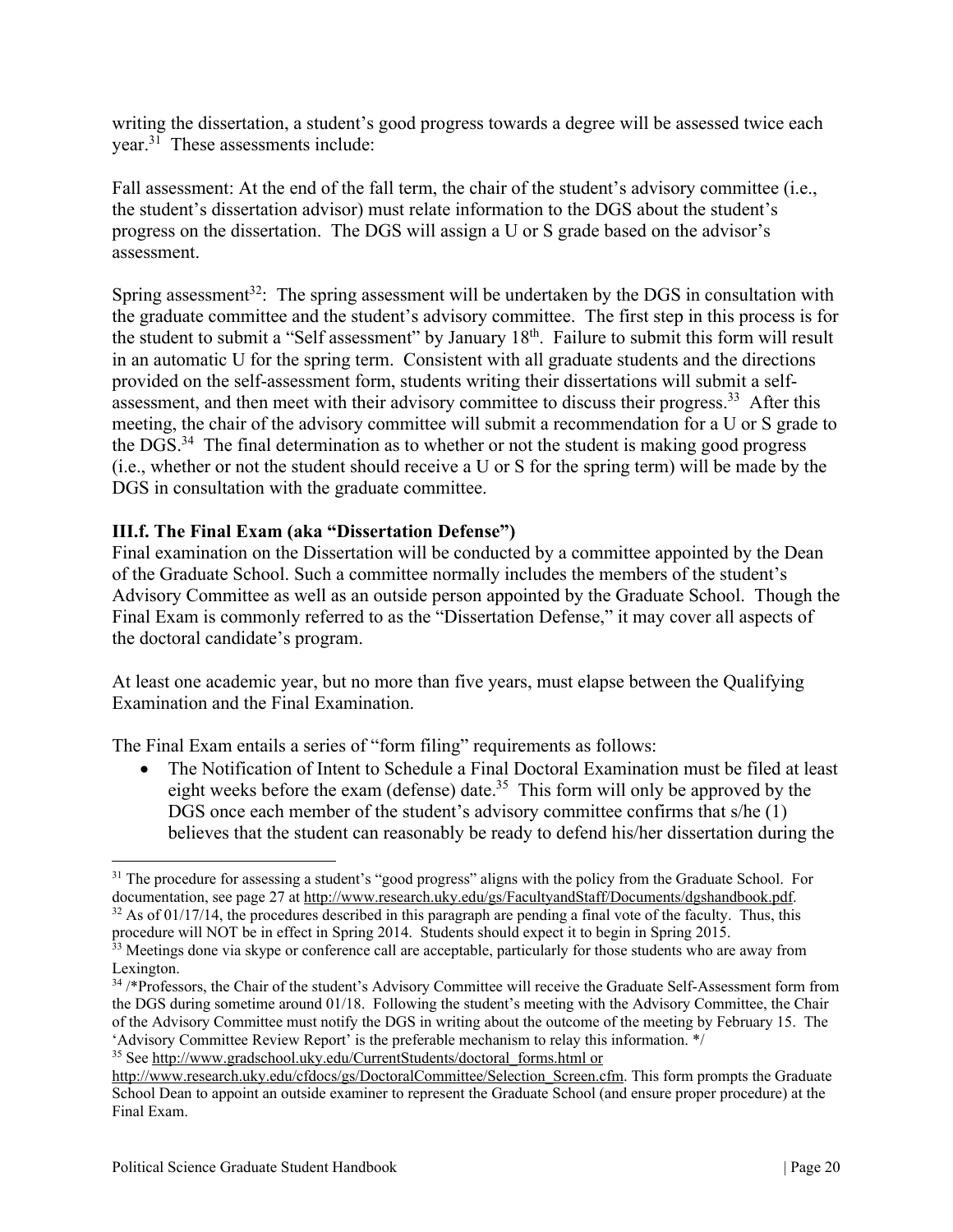time period specified on the form and (2) will be available during the time period specified on the form.

- The Application for Degree Form must be filed by the published deadline of the semester in which the student plans to graduate.<sup>36</sup>
- The Request for Final Doctoral Examination from must be filed at least two weeks prior to the Final Exam.<sup>37</sup> This form will only be approved by the DGS once each member of the student's advisory committee confirms that s/he (1) has had an opportunity to suggestions revisions to the dissertation and (2) can meet at the date/time specified on the form.

Students should pay particular attention to the first and third bullet points above. While it is common for students to work primarily with one or two faculty in development of the dissertation, it is also necessary for students to keep all members of the advisory committee apprised of their progress (e.g., by circulating chapters frequently). Though the precise procedure for how this is done is largely up to the student and his/her advisor, all members of the committee should have seen enough of the dissertation to feel comfortable with the DGS approving of the defense when the "Notification of Intent" is submitted. The DGS will not approve the "Notification of Intent" until s/he receives confirmation from each advisory committee member that the committee member feels comfortable with the student defending within 8 weeks. In other words, having the approval of the dissertation chair is not enough for the "Notification of Intent" to be approved by the DGS. All advisory committee members must be on board with the defense at least 8 weeks before the defense takes place.

The third bullet point places a second check on each committee member's right to provide input to the dissertation. When the "Request for Final Doctoral Examination" is submitted, all committee members should have already received the dissertation and should have already had the opportunity to suggest revisions. This does not mean that a student must get confirmation from each committee member that s/he is ready to pass the dissertation because only a majority vote is needed for a student to pass the defense. However, it does mean that, at a minimum, they have had the opportunity to read and make suggestions. Though deadlines and timelines for these are likely to vary by committee member, a good "rule of thumb" will be for students to have completed drafts of the dissertation provided to all committee members for comments at least 6 weeks prior to the intended defense date.

The Final Exam must take place no later than eight days prior to the last day of classes of the semester in which the student expects to graduate. Final examinations are public events and must take place while the University is officially in session. If the candidate passes the Final Examination, s/he will be recommended for conferral of the Ph.D. degree. The examination committee may choose to suggest additions or revisions in the Dissertation at the time of Final Examination. If revisions or additions to the Dissertation are required, the Committee Chair or a designate will oversee the work.

The final, corrected copy of the Dissertation must be submitted to the Graduate School within 60 days of the Final Examination or all graduate work concerning the Dissertation must be repeated.

<sup>36</sup> http://www.gradschool.uky.edu/forms.html

<sup>&</sup>lt;sup>37</sup> http://www.research.uky.edu/cfdocs/gs/DoctoralCommittee/Selection Screen.cfm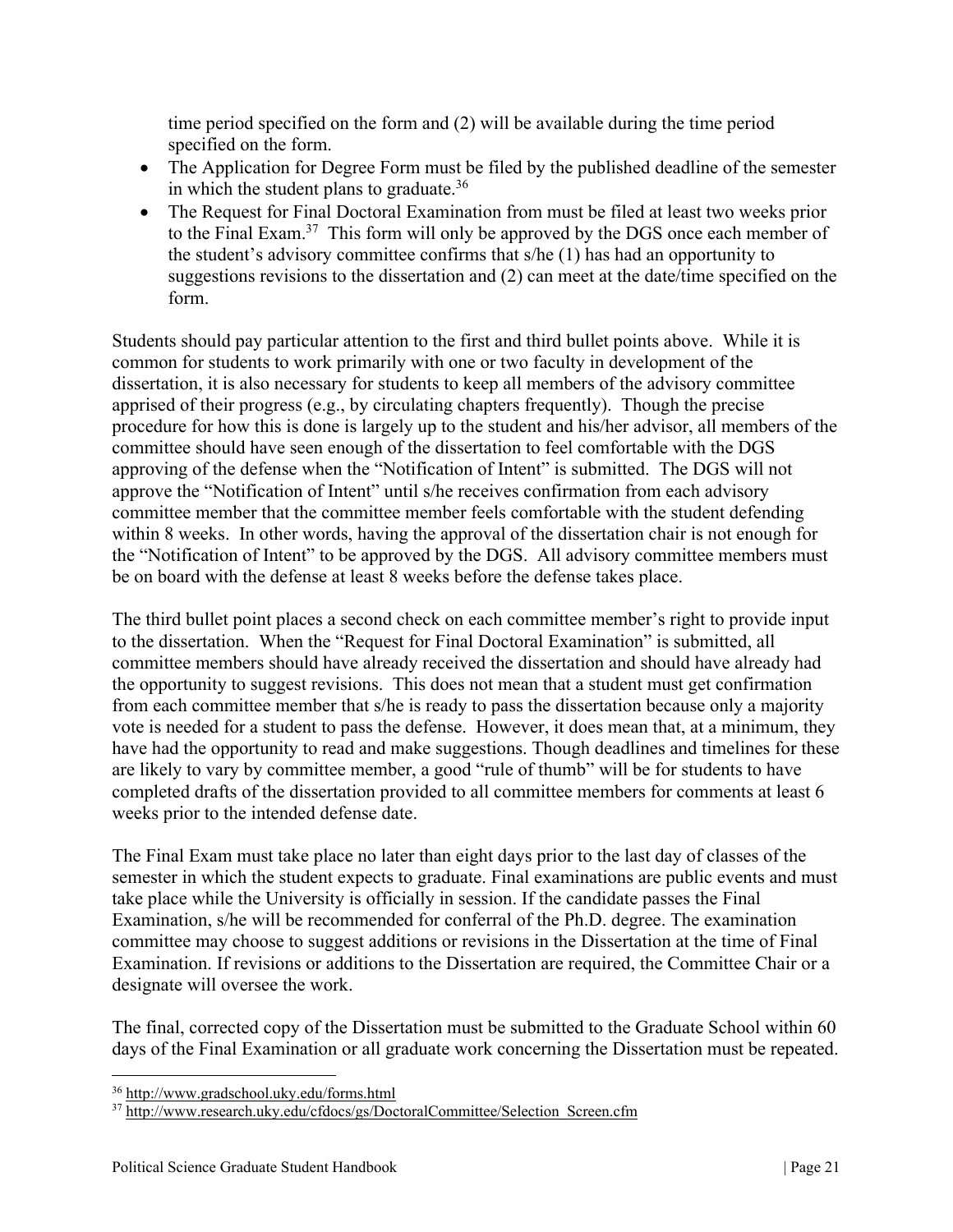If the candidate fails his or her Final Examination, the committee may recommend to the Dean of the Graduate School the conditions under which the candidate may have another examination. This examination will be administered by as many of the original committee members as are available, with new members appointed by the Dean to fill any vacancies.

# **III.g. Getting your MA along the Way**

Though Ph.D. students are not required to file for their MA degree after passing their comprehensive exams, the department encourages them to do so and it is free. The process is not as straight-forward as one might expect, though it should take students little time to complete the application. The following steps should be taken for a PhD student to apply for their MA  $degree<sup>38</sup>$ :

- 1. This should only be done by those who have passed their qualifying exams. If you have not passed qualifying exams, do not do anything right now.
- 2. Fill out the "Master's / Specialist Final Examination Online," which is available at: http://www.research.uky.edu/gs/CurrentStudents/masters\_forms.html
- 3. On the form, you need to:
	- a. Check 'PLAN B' under 'MASTER'S DEGREE'
	- b. Check 'ORAL EXAM' under 'FOR PLAN B'
	- c. The date/time of the examination should be the date/time that you passed your qualifying exam
	- d. Next to 'EXAMINATION COMMITTEE' type 'Qualifying exam to stand in lieu of Master final examination.'
- 4. Fill out the "Graduate School Application for Degree" form, which is available at: http://www.research.uky.edu/gs/forms.html
- 5. Give both forms to the DGS for his/her signature, and then submit them to the DGS's office assistant once you have the DGS's signature. The DGS's office assistant will submit them to the Graduate College for you.
- 6. Wait for a week or two as some bureaucratic stuff happens, and then check with the DGS's office assistant to make sure everything is in order. It will take about 30 days to see the degree posted on your transcript and another 60-90 days to receive the diploma in the mail.

# **III.h. Incompletes and clarification of PS796 & PS76739**

# *Incompletes*

An incomplete ("I") grade may be assigned to a graduate student if a part of the work of a course remains undone and there is a reasonable possibility that a passing grade will result from completion of the work. All "I" grades must be replaced by a regular final letter grade within 12

<sup>&</sup>lt;sup>38</sup> Note that I wrote this when we were using an old form. The online one might be slightly different, but it should be pretty straight-forward to follow these steps. I haven't seen much confusion with this, so I suspect that it's simple anyway. Please just let me know if I need to revise these steps. I can't log in as a student, so I'm not really sure what you're seeing.

<sup>&</sup>lt;sup>39</sup> Full documentation for Incomplete procedures can be found on pages 14-15 at: http://www.research.uky.edu/gs/FacultyandStaff/Documents/dgshandbook.pdf and http://www.uky.edu/StudentAffairs/Code/Section%20V.pdf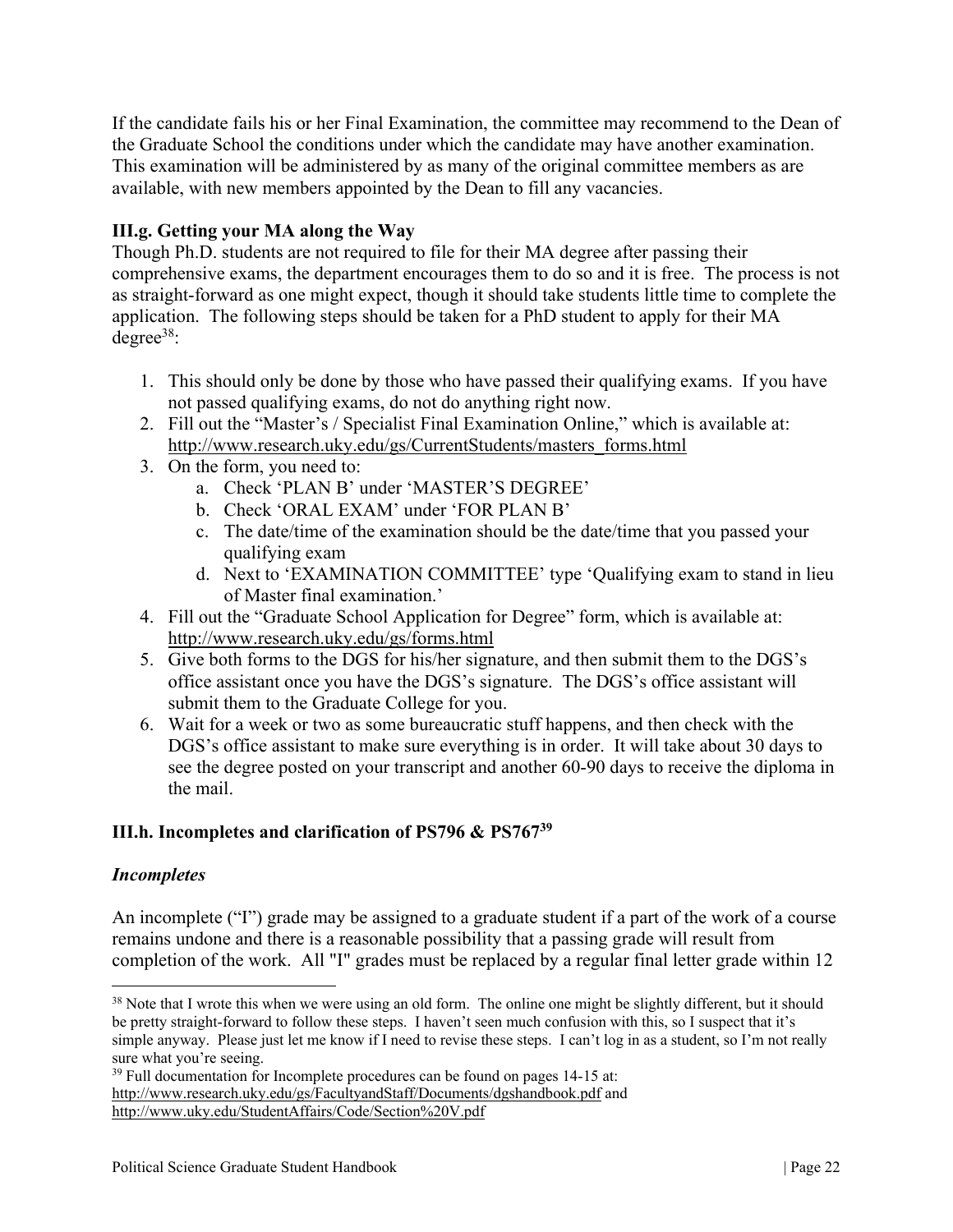months of the end of the academic term in which the "I" grade was awarded or prior to the student's graduation, whichever occurs first. If an "I" grade has not been replaced within the allowable period, the University Registrar shall change the "I" grade to a grade of "E" on the student's permanent academic record and adjust the student's grade-point standing accordingly, unless otherwise approved because of exceptional circumstances by the Dean of the Graduate School on recommendation of the DGS in the student's program. In exceptional circumstances, the Dean of the Graduate School will consider one semester extensions of "I" grades beyond the 12 month period only (the combined summer terms count as one semester).

In addition, the Instructor of Record must specify the remaining work necessary for the satisfaction of the course requirements, and the time frame over which this work will be completed. All work must be completed, and the grade assigned by the last day of final exams for the semester in which the extension is granted. Note that there are certain courses (seminars, independent work courses, research courses) in which a grade of "S" may be more appropriate than an incomplete; the grade of "S" is not affected by the policy described above.

Instructors of Record who assign an I grade should file with the student's Director of Graduate Studies information which includes 1) the name of the student, 2) the course number and hours of credit, 3) the semester and year of enrollment, 4) specific information on the work to be completed before a final grade can be assigned, and 5) the time frame in which the specific requirements are to be met (not to exceed 12 months).<sup>40</sup> Graduate students are urged to consult with their Director of Graduate Studies concerning procedures relative to the awarding of I grades and the conditions under which they may be removed.

# *PS796*

According to the course description, PS796 is for "Individual research in a particular field of political science under the supervision of selected faculty. Open to advanced graduate students who are prepared for intensive study and research beyond that offered in regular classes in each field. May be repeated to a maximum of six hours. Prereq: Consent of the instructor and the director of graduate studies."

Students and professors are often confused about when it should be taken and the purpose of this course. First, be aware that this course *must* be taken at some point. This is a departmental rule, and it is a rule that benefits the student. Second, regarding *when* PS796 should be taken, it is most advantageous to take this course sometime before the semester in which the student takes his/her qualifying exam. It can be taken during the term in which the student takes the qualifying exam, but it seems advantageous to take PS767 during the qualifying exam term (see below). Third, regarding *what* is should be varies depending on the goals of the student and instructor. Most commonly, students taking this course will be focusing on the early stages of their dissertation. This means that they might be writing their prospectus, collecting pilot data to see

<sup>&</sup>lt;sup>40</sup> Instructors, the "Record of Incomplete (I) Grade" form is available at:

http://www.uky.edu/~clthyn2/DGS/DGS.htm. This is the preferable method to communicate the information pertaining an I grade to the DGS. Please note that this form (or a comparable alternative) should be submitted to the student's DGS, which may not be the PSCI DGS if the student is from another department.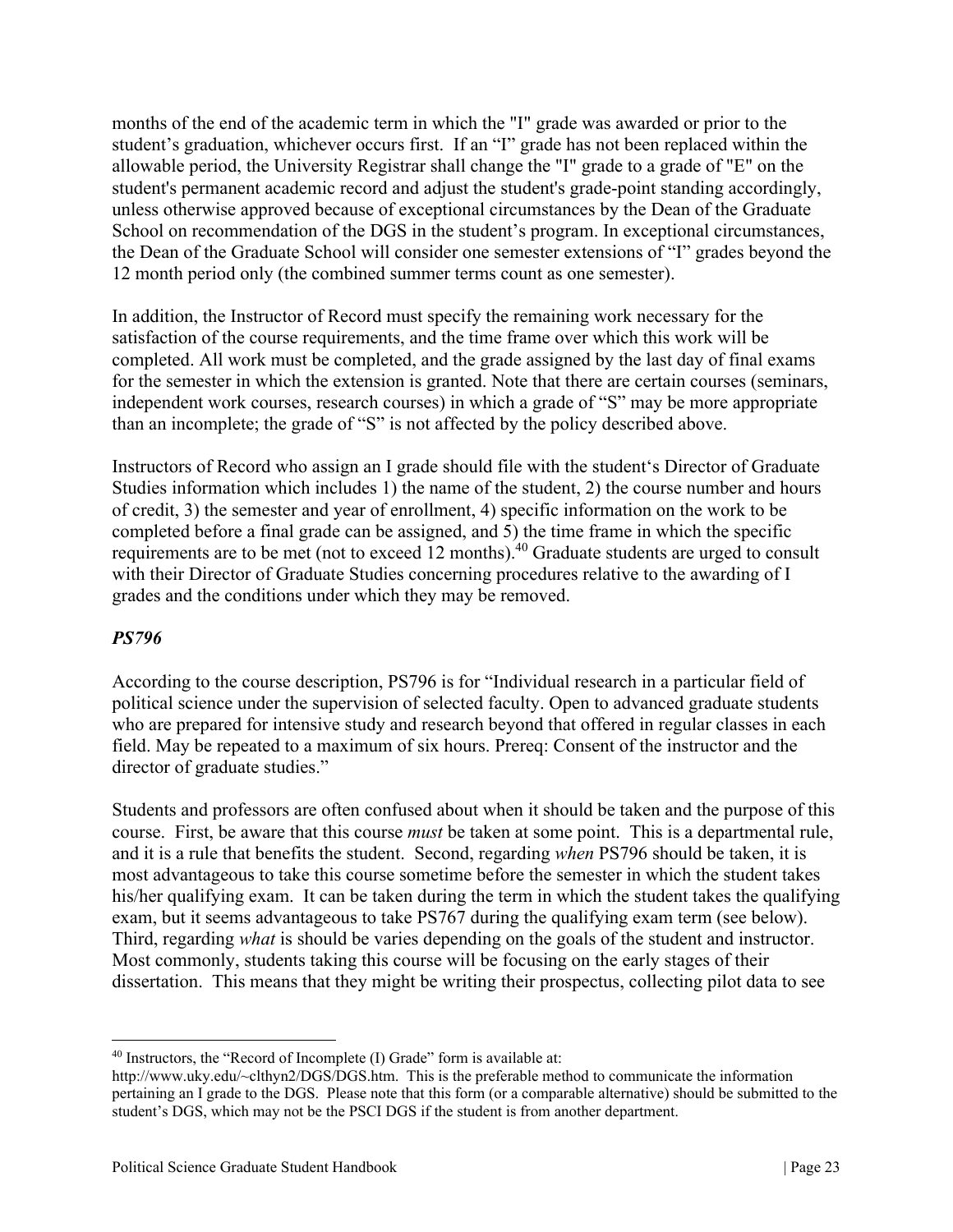if their early dissertation plan is feasible, reading research not covered in courses but necessary for the dissertation, or writing grant proposals to help fund their dissertation work.

Regarding 'full time,' students must take 9 credit hours to remain full time, and PS796 has no special status for this (unlike PS767, see below). Thus, students cannot take PS796 alone and remain full time; they must enroll in other courses if they wish to maintain full time status.

# *PS767*

According to the course description, PS767 is "residency credit for dissertation research after the qualifying examination. Students may register for this course in the semester of the qualifying examination. A minimum of two semesters are required as well as continuous enrollment (Fall and Spring) until the dissertation is completed and defended."

There are several sources of confusion with PS767 that are cleared up in the DGS handbook.<sup>41</sup> First, residency is not a requirement for this. The "student need not be physically present on campus while enrolled for credit after the qualifying examination" (I have no idea why it's called "post-qualifying *residency*"). Second, students enrolled in PS767 (2 credit hours) are considered full-time. Thus, this course (and only this course) can be taken both in the term of the qualifying exam and afterwards. Third, once students are ABD, they must continuously enroll in this course if they want to stay in the graduate program. Failure to enroll in this course means that the student is automatically removed from the program, and will have to re-apply if they want to get back into the program. Given that we do not have a separate re-admission procedure, the readmission procedure is the exact same thing as the admission procedure. Students who fail to register for PS767 when writing the dissertation, therefore, risk being rejected from the program when they apply for re-admission and waste a lot of time generating a full application package for re-admission. Finally, this course *can* be taken in the term in which the student takes the qualifying exam. This means that a student wishing to take qualifying exams in a certain term can take this course (and only this course) to maintain full time status. If the qualifying exam is not taken or is failed, then the DGS must remove the PS767 registration and retroactively replace it with another course.

Please pay close attention to that last point because students often screw this up. Let's say that you want to take your qualifying exam in spring 2018. In that case, it's just fine to register for 767 (and only 767) in spring 2018. In fact, the DGS will likely recommend that you do exactly this. However, you should not register for 767 in fall 2017 because you are not taking qualifying exams in fall 2017. And no – you cannot get away with this. The grad school will notice if you register for 767 and do not take qualifying exams in the same semester. The DGS will get an email from them, and you'll have to have an add/drop form signed to replace the 767 with 795. When you say, "I wasn't sure what to do" or "I didn't know" or "It wasn't clear in the handbook," the DGS will focus your attention to this paragraph and probably say something really saracastic.

<sup>&</sup>lt;sup>41</sup> To see the DGS handbook, go to http://www.gradschool.uky.edu/. Hover over "For Faculty & Staff," and then choose "For Directors of Graduate Studies." The DGS handbook should be on the right. This is updated frequently, so there's no permanent link to the handbook.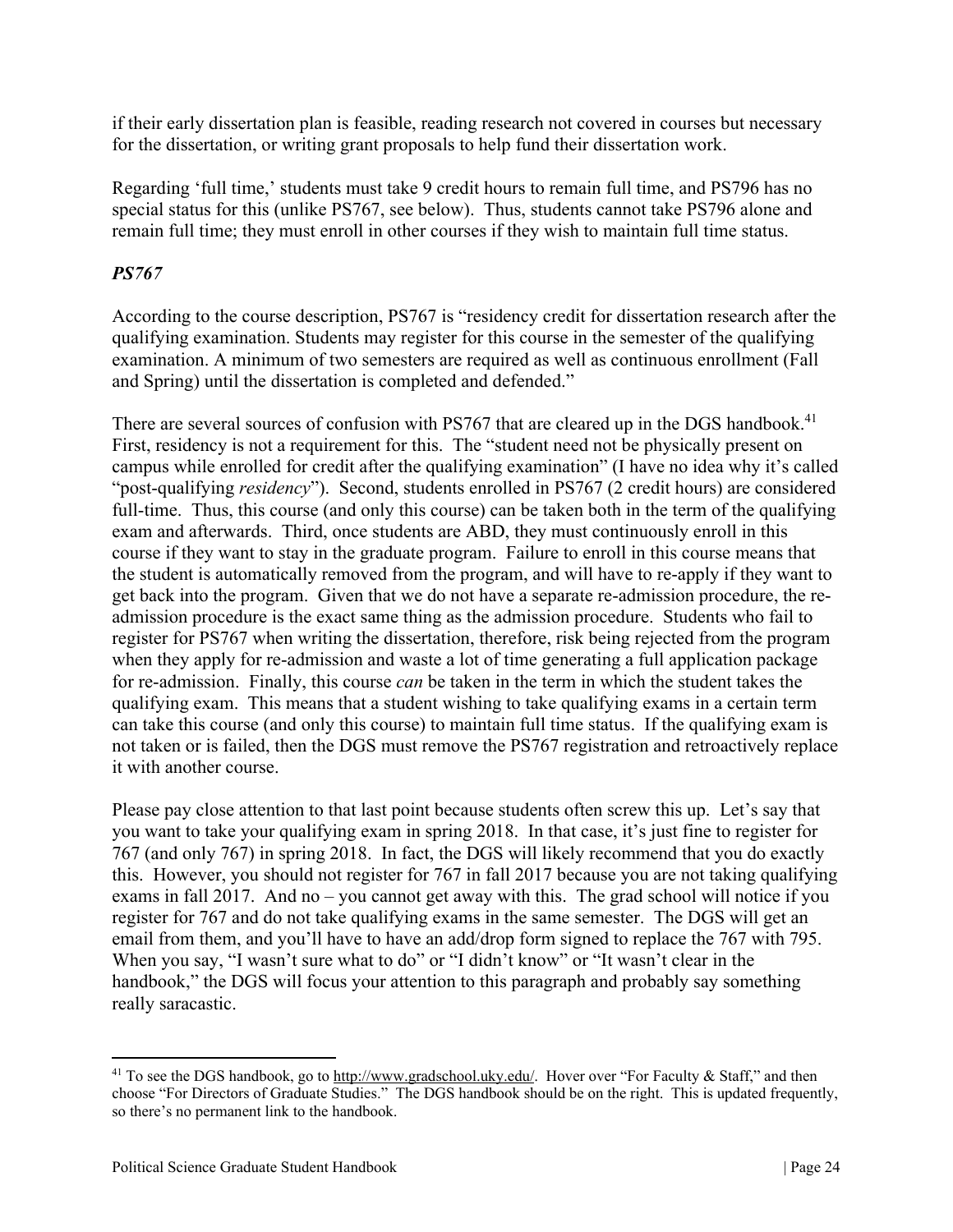Taken together, it makes a lot of sense to pay close attention to PS796 and PS767 when students are heading towards ABD status. If a student wants to take qualifying exams in their  $6<sup>th</sup>$ semester, which is common, then it would make a lot of sense to take PS796 (and two other courses) in fall of their third year to make sure that the prospectus gets moving. During the sixth semester, students likely will want to focus on the comprehensive exams and the prospectus. If that's the case and the student is certain that s/he will take (and hopefully pass) the qualifying exam in the sixth semester, it seems most advantageous to enroll in PS767 (and nothing else) in the sixth semester. This paragraph should be read as a 'rule of thumb.' The student's decision on what to take should come from discussions with his/her advisory committee.

### **IV. TEACHING**

Teaching is an integral part of the graduate student experience. The department prides itself on providing excellent undergraduate instruction, and Teaching Assistants (TAs) are frequently some of the best teachers in the college. Below are some guidelines that are meant to help students fulfill their roles as a Teaching Assistant (TA).

# **IV.a. TA Types, Responsibilities and Assignments**

The University defines Teaching Assistants  $(TAs)$  into one of four types<sup>42</sup>:

- Type 1: A Teaching Assistant who has primary responsibility for teaching a class.
- Type 2: A TA who teaches a class or lab under the direct supervision of a course coordinator.
- Type 3: A TA who serves in a supporting classroom or lab role (i.e., recitation leader or lab assistant) to a primary instructor.
- Type 4: A TA serves in a supporting role outside the classroom (i.e., grader).

TAs are assigned as one of the four types listed above as early as possible before the term begins. These decisions are based on a number of factors, including the needs of undergraduates, the TA's experience and educational history, and the preferences of the TAs. TAs wishing to express their ideal teaching preferences are encouraged to communicate with the Director of Undergraduate Studies (DUS) at least one semester in advance. Though the DUS will try to accommodate all requests, students should realize that the DUS must balance many needs beyond what the TA desires.

Aside from Type 1 TAs, all other TAs are under the direct supervision of their advisor. The role of Type 2-4 TAs varies immensely as advisors have great discretion on what they expect from their TAs. In these cases, TAs should assure that they fully understand their responsibilities and frequently meet with their advisor if anything is unclear.

# **IV.b. Head Teaching Assistant**<sup>43</sup>

<sup>&</sup>lt;sup>42</sup> Further information about TA types, qualifications and responsibilities can be found at:

http://www.research.uky.edu/gs/FacultyandStaff/TA\_types.html<br><sup>43</sup> This position will begin in academic year 2014-15. The department has committed funds to this position for AYs 2014-15 and 2015-16. Future funding for this position will depend on the availability of funds and evidence that this policy is meeting its objectives.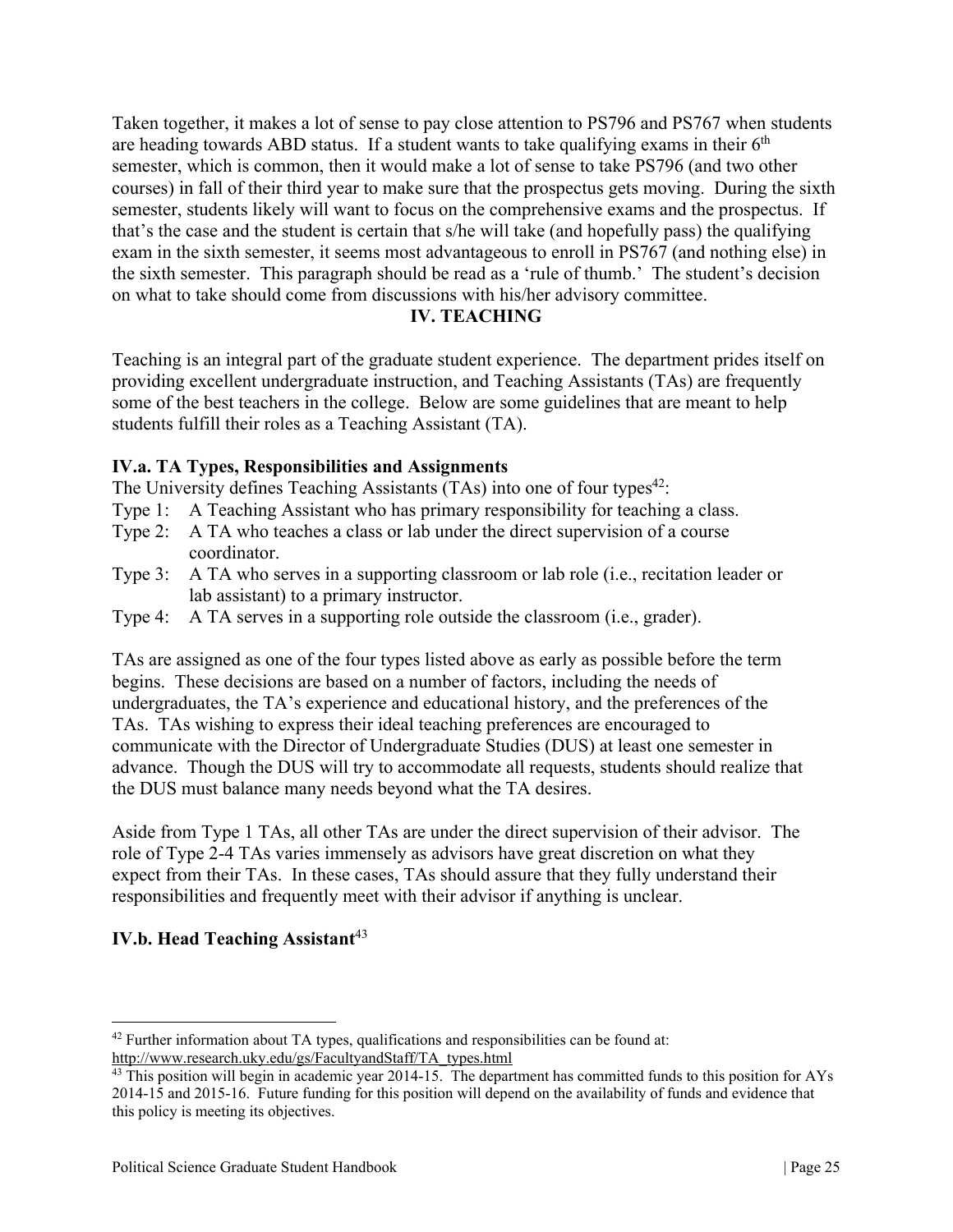At the beginning of each academic year, the DGS in consultation with the Graduate Committee will assign one TA to be the "Head TA." Among other things, the head TA will be chosen based on teaching evaluations, leadership, teaching experience and effective mentorship. The Head TA will receive a stipend of \$1000/year (in addition to the regular TA stipend amount).

The Head TA will have two primary responsibilities:

- 1. The Head TA should be the "point person" for all TAs. While all TAs have faculty mentors who should provide general guidance and advice, the Head TA will be responsible for helping all TAs with "day-to-day" tasks (e.g., explaining how to use scantron forms, run the copier). When in doubt, the head TA should always advise the TA to contact their faculty mentor for guidance.
- 2. Under the guidance of the DGS, the Head TA will be responsible for ongoing training for all TAs.44 This includes organizing at least two ongoing training sessions per semester that best meet TA needs.
- 3. The head TA will be responsible for keeping graduate students informed of all workshops that might help them as their progress through the program (e.g., QIPSR and CELT workshops). Keeping a list updated on the department's website will likely be the best place for these items.

# **IV.c. Course Preparation**

TAs have significant responsibilities to assure that they prepare quality lectures, assess students in a fair and transparent manner, and abide by all university regulations. This is particularly true for students teaching their own courses. The information below is meant to help students in this process, though TAs should keep themselves informed of any updates or additional information that becomes available.

Two main areas of support are provided to help students develop a course syllabus. First, the Center for the Enhancement of Learning and Teaching (CELT) provides several suggestions for syllabus development, and provides a very useful syllabus template to help get TAs started. Students should be aware that many university rules need to be included in the syllabus, so the template is likely the best way to get started in designing a syllabus.<sup>45</sup>

Second, while the department encourages creativity in how TAs design and present their courses, it is often useful to see how others have taught the course. There is often little reason to 'reinvent the wheel' when teaching courses, and students should feel free to copy/paste information from others' syllabi. The Department houses a list of syllabi from previous courses that will hopefully be useful in this regard. $46$ 

<sup>44</sup> For more information, see "Mandatory Ongoing Training for TAs" on page 48 at: http://www.research.uky.edu/gs/FacultyandStaff/Documents/dgshandbook.pdf 45 http://www.uky.edu/celt/syllabus.php

<sup>46</sup> http://www.uky.edu/~clthyn2/DGS/DGS.htm. Please be aware that these syllabi may not include all necessary information as required by the university (either due to rules that have changed or the instructor mistakenly omitting information). Thus, the syllabus template provided by CELT should always be examined to assure that the TA's syllabus meets all university guidelines.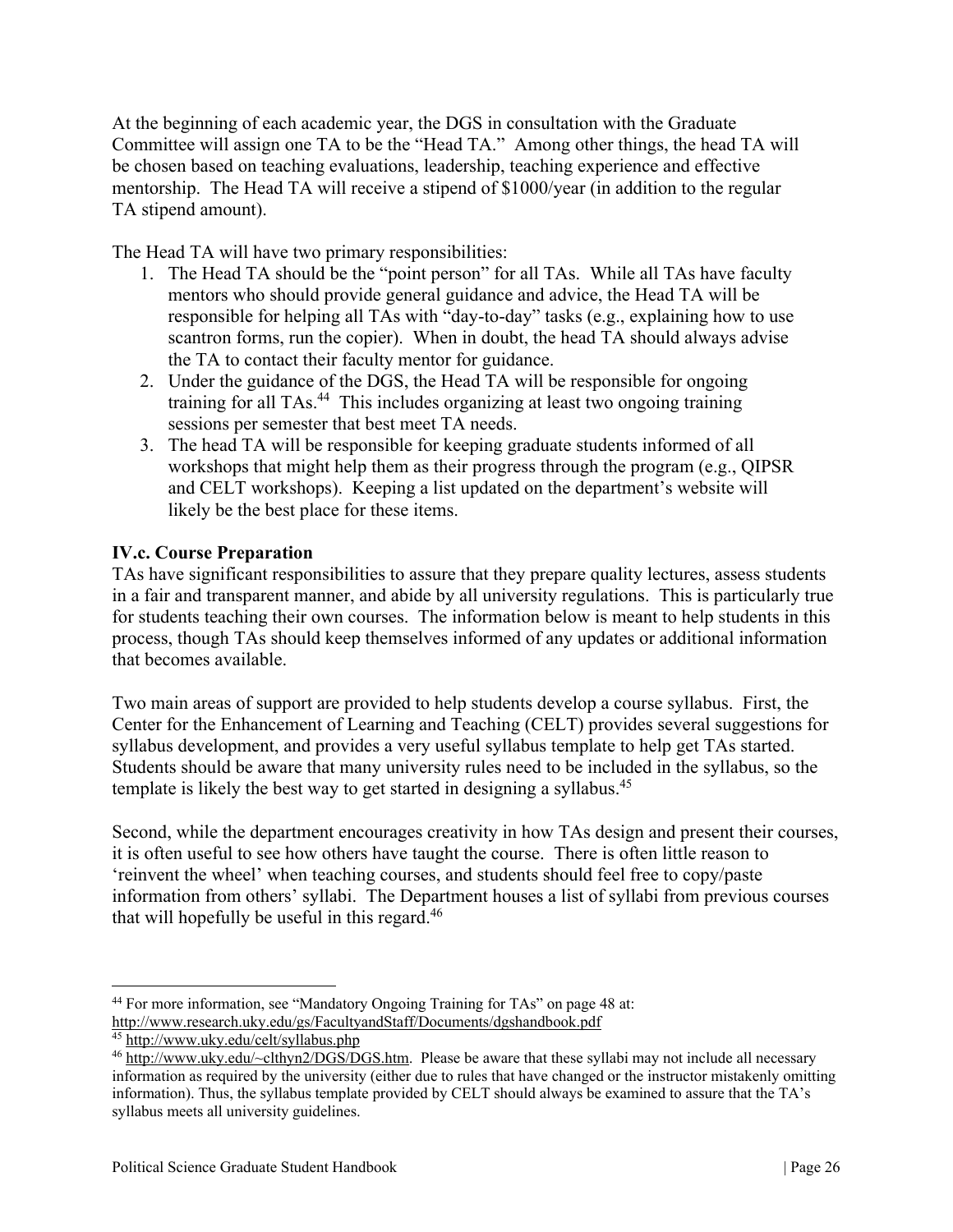TAs teaching their own courses will have to think about a plethora of other matters to assure that they are ready to present their course. These include ordering textbooks, reserving materials at the library, setting up a course on Blackboard, and assuring that the course is accessibility/ADA ready. Students are advised to check the CELT course preparation list<sup>47</sup> well before the beginning of the semester.

# **IV.d. Teaching Effectively**

Learning how to be a good teacher takes time, and all instructors who care about teaching constantly update their material and teaching techniques. TAs in the Political Science department have three main sources to improve their teaching skills.

First, each TA is assigned a faculty mentor at or near the beginning of each term. The faculty mentor's role is to ensure that undergraduate instruction is the highest quality possible. The mentor is required to observe at least one class session of each TA (except Type 4 TAs as defined above). The faculty member must submit the TA Class Observation Form<sup>48</sup> by the end of the semester. The TAs must sign this form, and TAs are encouraged to meet with their advisor for additional feedback following the observation. TAs are encouraged to meet with their teaching mentors as much as necessary to improve their teaching performance. TAs are also encouraged to observe faculty in the classroom.

Though they are not required, the department strongly encourages students to focus on five points when working with their teaching mentors:

- 1. Get the mentor's approval of a syllabus before copying and distributing it.
- 2. Work with the mentor to assure that the student is observed in two of the class meetings so that the mentor can fill out and submit a TA Observation form, which may be arranged in advance or the mentor may choose to conduct unannounced.
- 3. Run all major course assignments (e.g., exams and paper prompts) by the mentor to get advice/direction before copying and distributing them.
- 4. Consult with the mentor whenever course policy issues arise that, handled badly, could pose a threat to the fundamental integrity of the course in regard to fairness or consistency with University rules.
- 5. Have final course grades finished early enough that the mentor can look over them before they are submitted to the registrar.

Second, the Center for Learning and Teaching (CELT) offers a plethora of resources for instructors. These include consultations with individual instructors, workshops and lunch discussions on a variety of teaching and learning topics, and mid-semester course feedback. Students are strongly encouraged to visit the CELT website and use their resources to become better instructors.<sup>49</sup> Aside from these more general topics, CELT provides detailed guidelines and advice on smaller matters that frequently make TAs apprehensive about teaching (e.g., what to say on the first day, how to write good multiple choice questions, duties for students with

<sup>47</sup> http://www.uky.edu/celt/preplist.php

 $^{48}$  /\* Professors, this form can be found at: http://www.research.uky.edu/gs/FacultyandStaff/TA\_supervision.html \*/

<sup>49</sup> http://www.uky.edu/celt/CELT\_welcome.php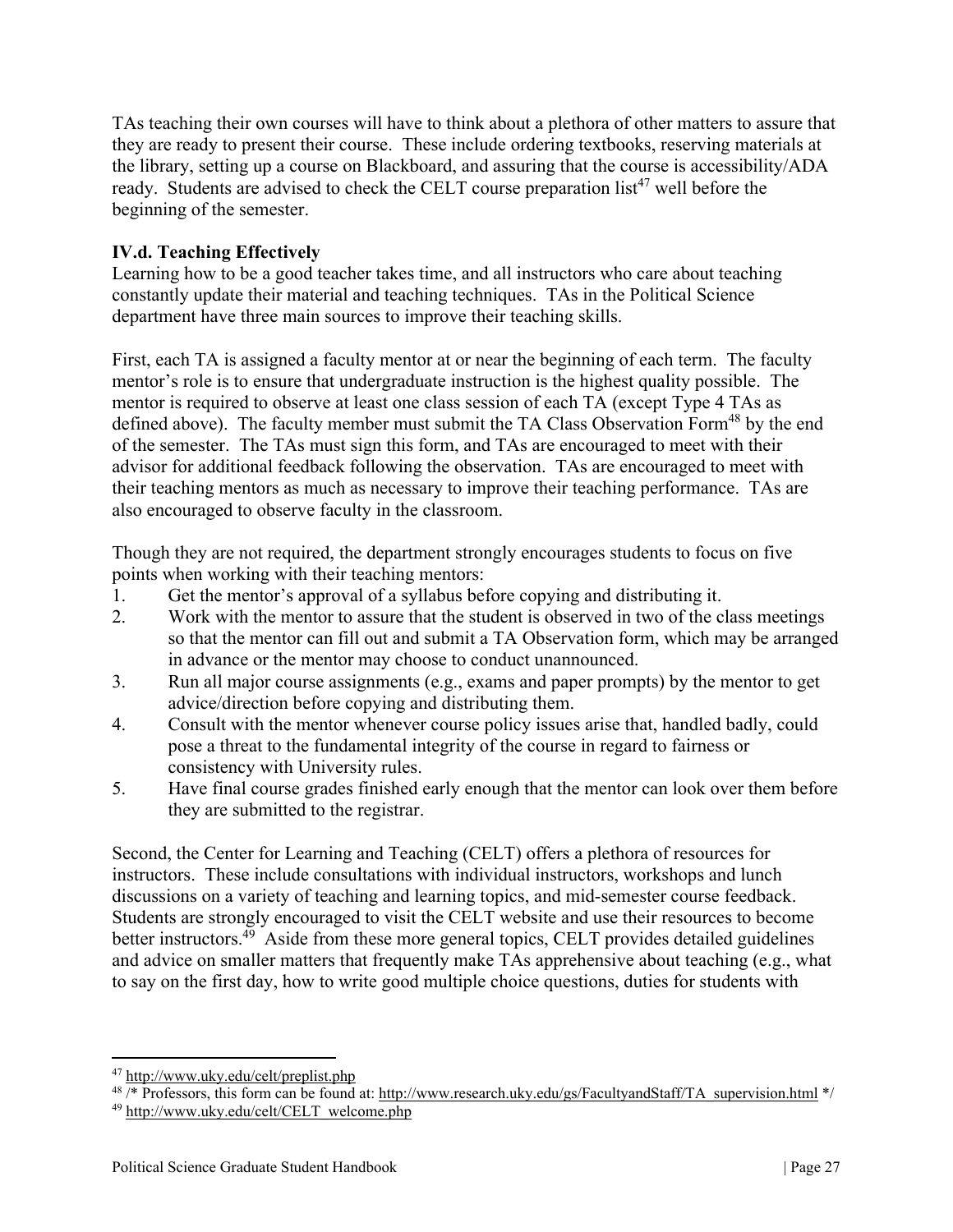disabilities).<sup>50</sup> TAs are encouraged to visit this website early and often to assure that they are presenting the best course possible and to assure that they are meeting all university guidelines.

Third, the university provides two more formal programs to support graduate students in developing their teaching skills and teaching portfolios.<sup>51</sup> The first is the Preparing Future Faculty program, which is meant to provide professional development guidance to graduate students who wish to become professors one day. This program is geared towards research, teaching and service.<sup>52</sup> A related program focuses more specifically on teaching: The Graduate Certificate in College Teaching and Learning.<sup>53</sup> This is 12-credit-hour certificate program. Students are encouraged to apply for this program early in their graduate studies.

# **IV.e. Problems with Students**

The vast majority of potential problems with students can be taken care of by writing a thorough syllabus and consistently abiding by the syllabus. For example, procedures for dealing with late assignments, attendance/participation policies, and plagiarism should all be explained thoroughly in the syllabus. TAs should also fully understand their responsibilities in abiding by the syllabus, including keeping on schedule, grading in a fair and transparent manner, and being present during office hours. However, difficult situations inevitably arise that are not confronted clearly in the syllabus (e.g., the line between sloppy work and plagiarism, accusations of harassment, accusations of unfair grading). When such situations arise, students should immediately contact their teaching mentor (or DGS if the mentor is unavailable) for instruction on how to deal with the situation. This should happen before communicating with the student about the matter. If unsure about anything, TAs are advised to seek advice before moving forward.

# **IV.f. Professionalism**

Students should maintain a high level of professionalism when dealing with undergraduate students. This includes many 'common sense' issues (e.g., not dating and partying with students) and other not-so-obvious issues. From the past, three problems seem to re-occur that should be avoided:

- 1. TAs should dress professionally when teaching. The norm is 'business casual.' Neither a tie nor a dress is required, but jeans and t-shirts should definitely not be worn in front of students. Though TAs might observe professors teaching in more casual clothing, TAs should not emulate this.
- 2. TAs should be present at all scheduled office hours. Though no rule exists, students should schedule 3+ office hours per week at times that are accessible to the students (i.e., during normal business hours). TAs should also be available to meet with students who cannot reasonably attend scheduled office hours.

<sup>50</sup> http://www.uky.edu/celt/teaching.php

<sup>&</sup>lt;sup>51</sup> Before enrolling in either of these two programs, students are strongly encouraged to talk with their advisors to assure that the benefits of the programs are likely to outweigh the costs. The department encourages students to improve their teaching, but realizes that each student's advisor is in the best position to decide whether these programs are worth each student's time – time that could be spent developing other skills. As such, students should understand that the department as a whole (including the Graduate Committee) is unlikely to view participation in

these programs as either beneficial or detrimental to the student's record.<br>
<sup>52</sup> http://www.research.uky.edu/gs/StudentDevelopment/PFF.html

<sup>53</sup> http://www.gradschool.uky.edu/StudentDevelopment/CTLCertificate.html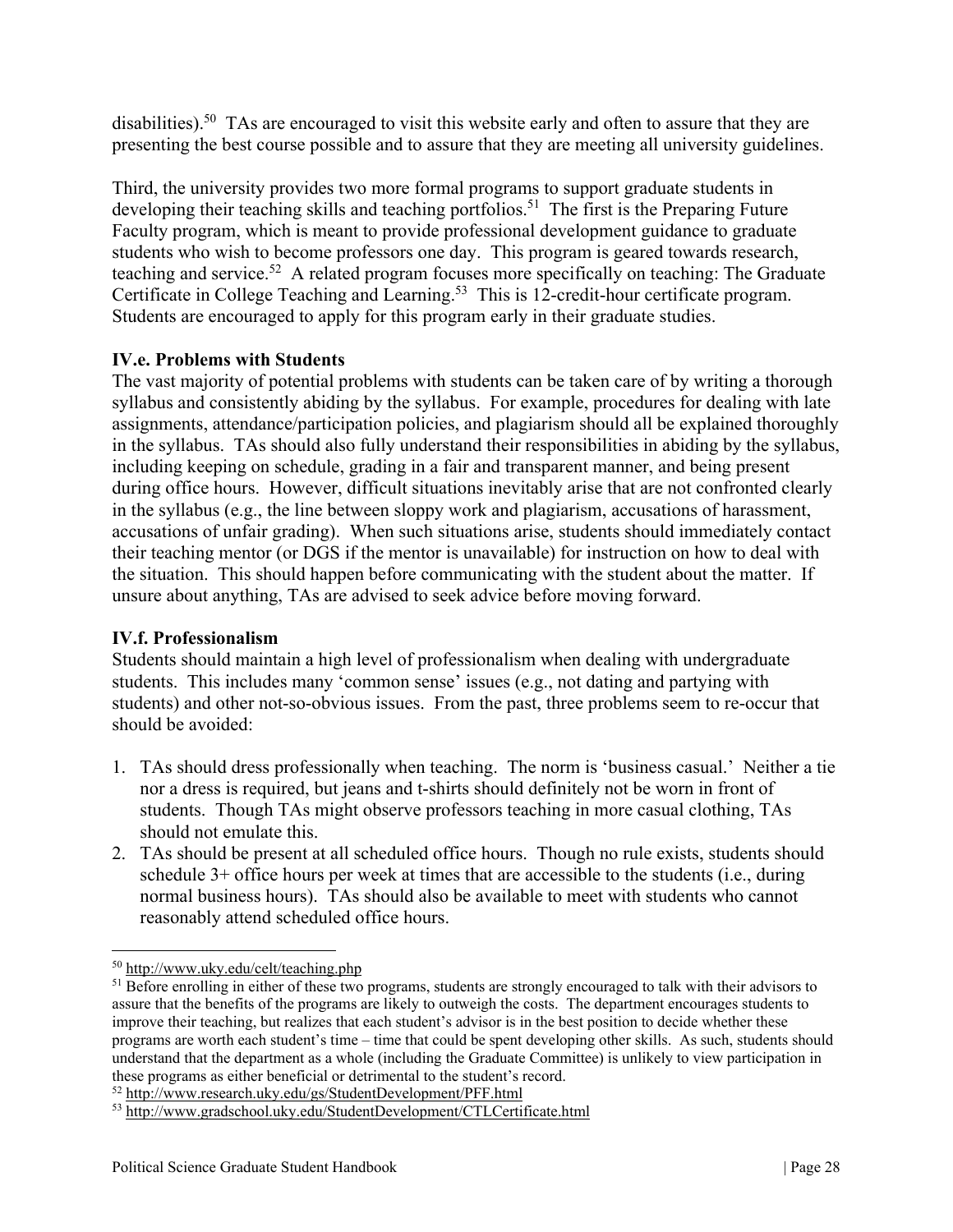3. TAs should respond quickly to all emails/phone calls from students. As a rule of thumb, all emails and calls should be returned within 24 hours during the week, and ASAP following the weekend. It is never acceptable to simply ignore a student.

# **IV.g. Additional Employment**

The Graduate School does not allow either TAs or RAs with full-time assistantships (20 hours, 0.5 FTE) to have additional salary or employment. This is to assure that the student maintains his or her academic focus. Exception can be granted in rare circumstances, however. Details are available on the Graduate School's website.<sup>54</sup>

As of 09/14/15, the College now plays a role in determining whether or not students are eligible for working beyond their normal .5 TA/RA load. In order to work in any paid capacity beyond the normal TA/RA load, students should take the following steps:

- 1. Create a document that describes the work being pursued. This document should include: (1) the nature of the assignment, (2) the number ow hours of work per week required, and (3) how the work will promote the student's career development and/or not impede progress toward degree.
- 2. Get approval from both the advisor and the DGS for the work.

Once steps 1-2 have happened, the DGS will email the request to asresearch@uky.edu. If approved, it is then the student's responsibility to get approval from the Graduate School. Details are available on the Graduate School's website.<sup>55</sup>

# **IV.h. Teaching Assignment Guidelines**

Assigning Teaching Assistants to undergraduate course sections is a complicated process led by the curriculum coordinator (i.e., the Department Chair or his delegate) in consultation with the rest of the faculty, not a procedure that can be reduced to a few bright-line rules. However, the Department seeks to follow these guidelines:

- 3. In their first year, TA's assist lecture-hall professors rather than teach their own sections (which they're not allowed to do if they lack 18 graduate credit hours in the field).
- 4. At least once in their second year, TA's teach their own lower-division course
	- i. in which they've previously assisted a faculty member, and/or
	- ii. in a field for which they've taken a proseminar.
- 5. At least once after their second year, TA's may teach an upper-division course, a privilege that is more likely the closer they are to defending their dissertations and if the teaching requests are courses
	- i. in which they've previously assisted faculty members,
	- ii. closely related to their dissertation topics,
	- iii. part of the standard undergraduate curriculum rather than a topics course, and/or

<sup>54</sup> http://www.gradschool.uky.edu/studentfunding/tarainfo.html

<sup>55</sup> http://www.gradschool.uky.edu/studentfunding/tarainfo.html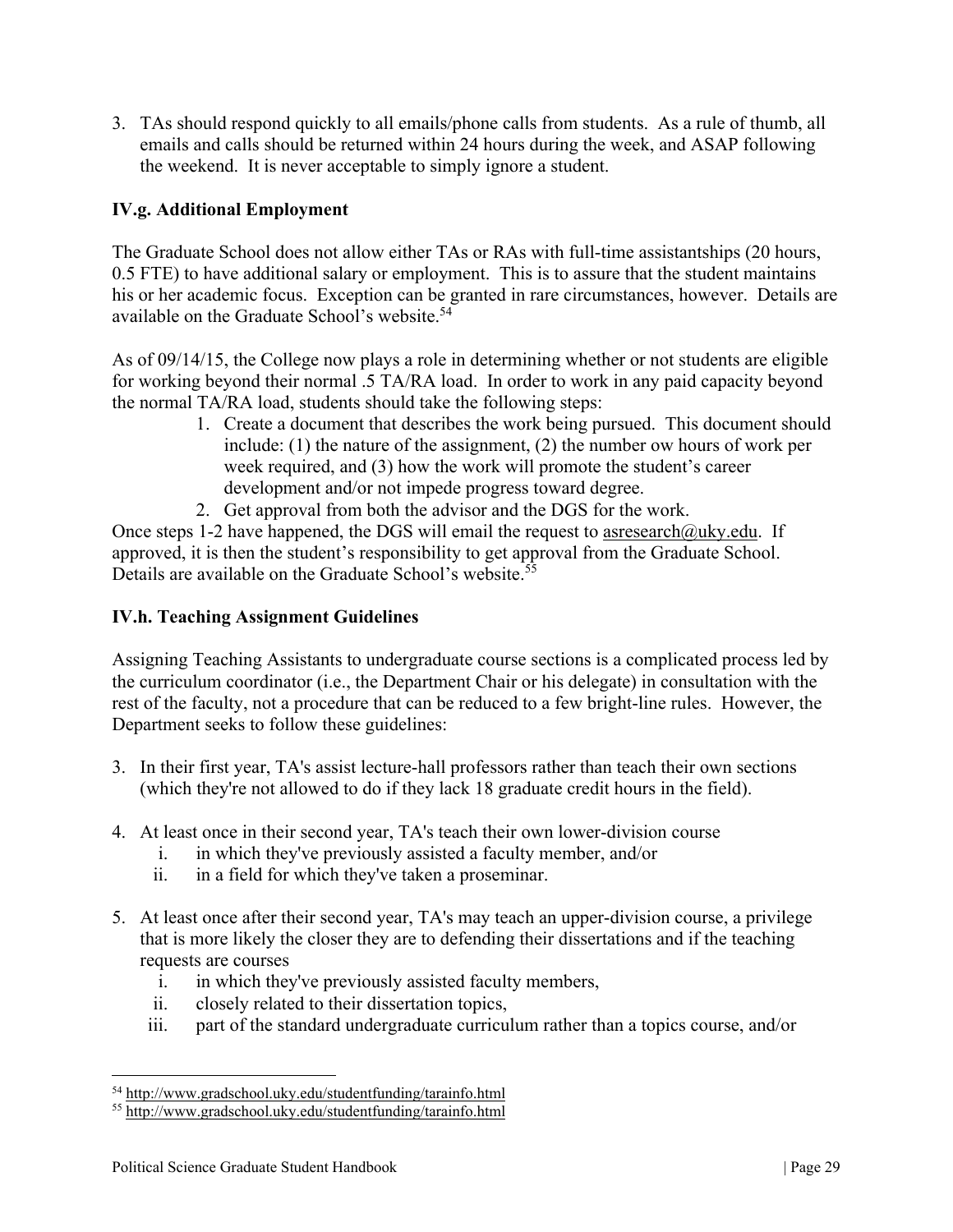- iv. for which they're uniquely suitable (e.g., they've published peer-reviewed work on the topic, lived/studied in the region, worked in the industry).
- 4. TA's will almost never be allowed to teach courses that may enroll graduate students, although in cases of extreme departmental need a section of such a course could be created that specifically excludes graduate enrollment.
- 5. On occasion, a TA may be assigned to a non-classroom role, such as to serve as a roving grader or program assistant. However, even in those exceptional cases, rules require that the dominant component of any TA assignment must be activities that contribute directly to Political Science classrooms.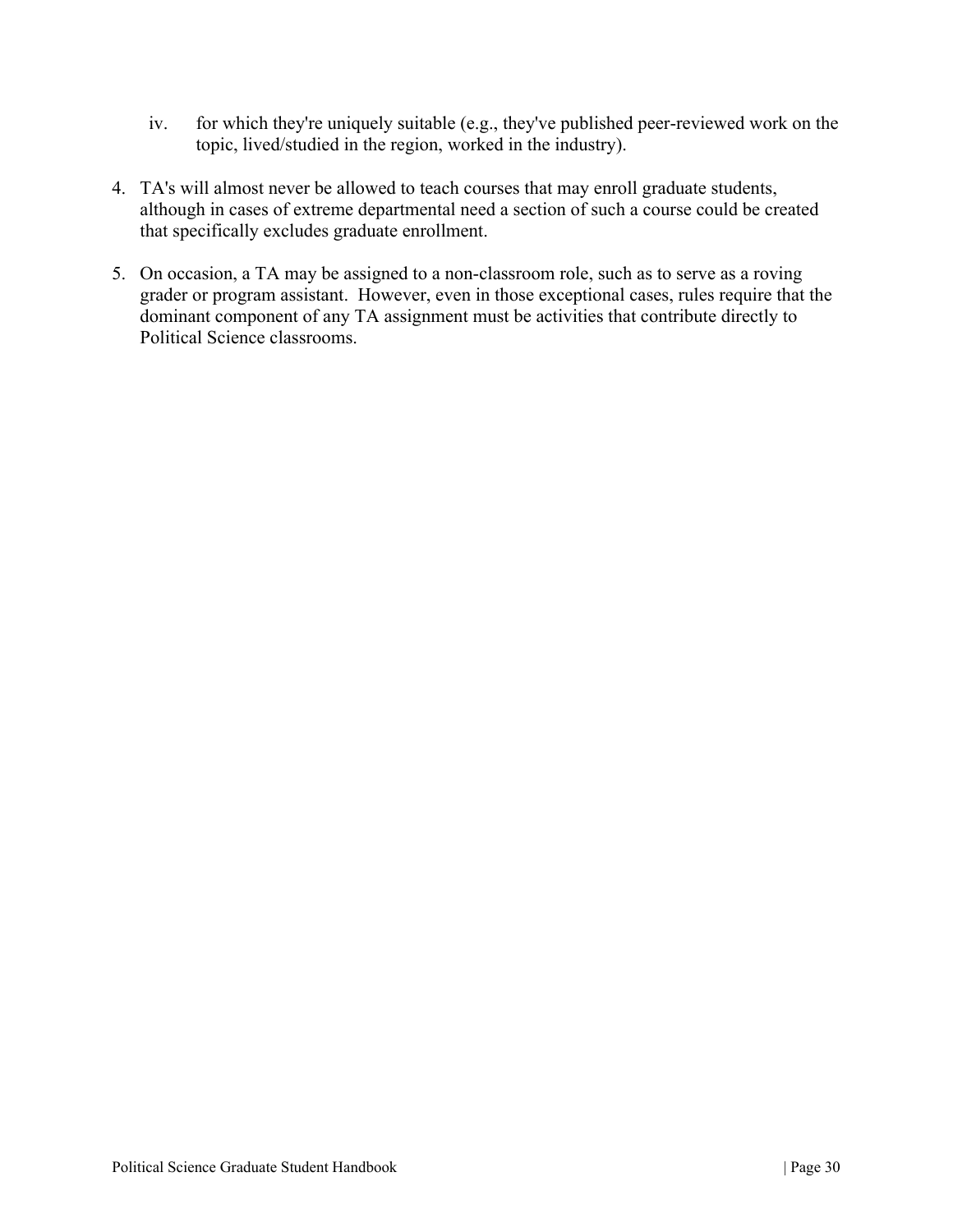### **V. DEPARTMENTAL CITIZENSHIP**

The department places great emphasis on a collegial and nurturing academic environment. While we realize that the nature of academic scholarship, especially in the social sciences and humanities, often favors the autonomous and independent researcher, the department nevertheless works to foster a sense of departmental citizenship which transcends the individual faculty or staff member and student. While the responsibilities of departmental citizenship may be somewhat vaguely understood as a commitment to the success of the community as a whole (as a department, within the College of Arts and Sciences, within the Graduate School, within the University, within the discipline of Political Science) in a positive working environment, more mundane considerations include, but are not limited to, a number of ongoing departmental practices. Examples include: Seminar participation that realizes the benefits of working through literatures as a group with sometimes disparate and varied levels of previous experience and preparation; a funding decision matrix that privileges the success of the entire graduate student cohort over individual concerns; the expectation of attendance at all departmental colloquia; student membership on departmental committees; participation at regional and national conferences and papers submitted to refereed journals. Good departmental citizenship extends to all of the identities that every graduate student embodies, whether as individual, scholar, or teacher.

Students should be aware that the department takes issues of departmental citizenship very seriously in making decisions about funding and retention. While we may not formally grade students on things such as participation in talks, dealing professionally with peers and faculty, preparing for effective conference presentations, and dealing professionally with students, we do take these issues into account when making decisions.

Students should also be aware of all issues dealing with sexual (and other forms of) harassment, which are dealt with by the Office of Institutional Equity and Equal Opportunity.<sup>56</sup> These issues apply how the student is treated by faculty, how TAs treat their students, and how graduate students treat one another. When in doubt about any behavior, students are strongly encouraged to talk with the DGS (or any other trusted faculty member). Though the DGS (and others) will do all they can to protect a student's identity in sensitive situations, students should be aware that revealing some types of information (e.g., clear examples of when they have been harassed, including names and events) the DGS/professor has no choice but to report the incident or risk losing their jobs.<sup>57</sup>

<sup>56</sup> http://www.uky.edu/EVPFA/EEO/

 $57$  Specific procedures for dealing with complaints are available at: http://www.uky.edu/EVPFA/EEO/pdf/Discrimination-and-Harassment-Procedures.pdf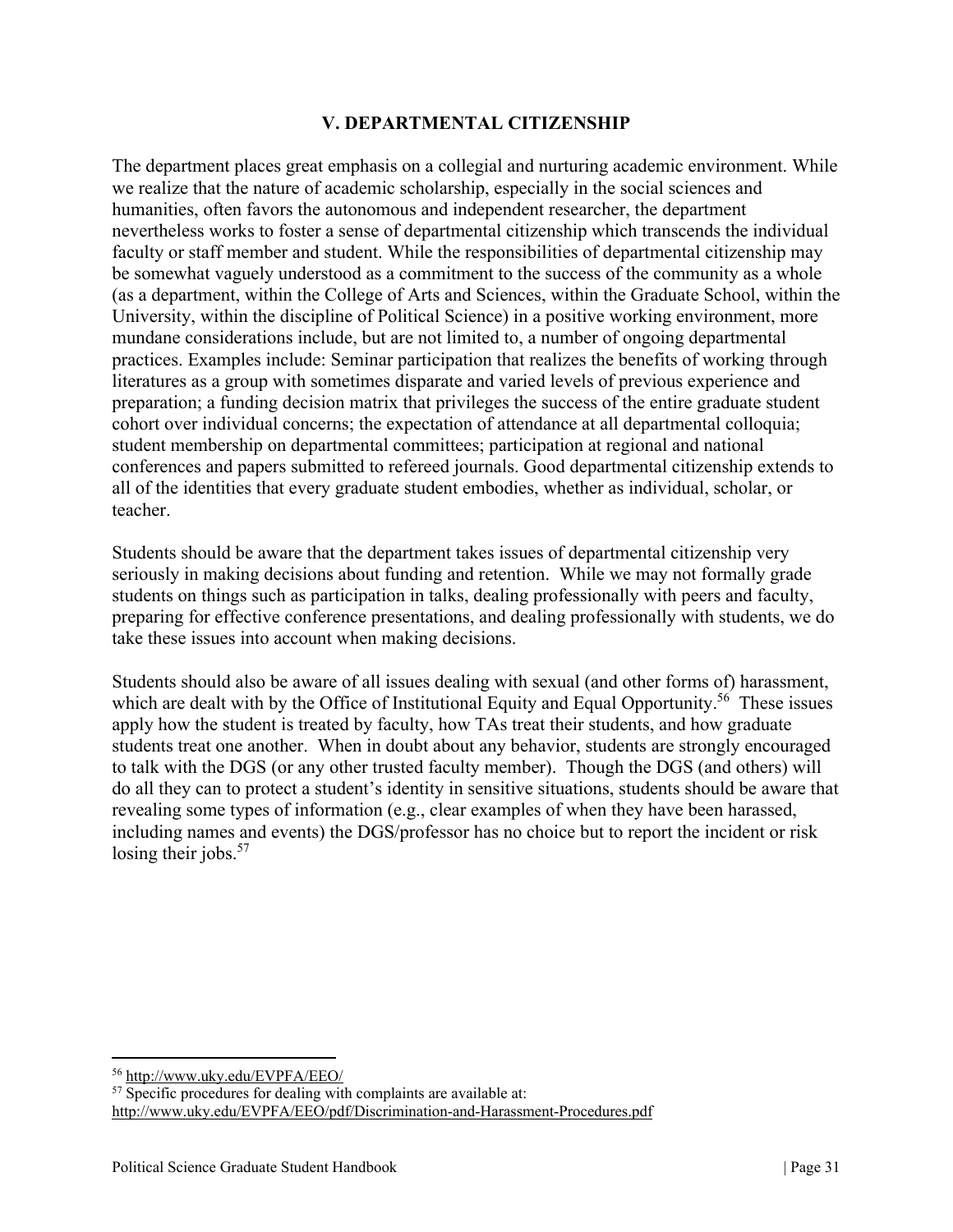### **VI. Ph.D. CHECKLIST58**

Tasks that must be completed every year

- Review external funding opportunities, particularly those listed on the Graduate College website.<sup>59</sup>
- Review internal (departmental) funding opportunities.<sup>60</sup>
- Graduate Student Self-assessment form due to the DGS by January 18.<sup>61</sup>
- Meet with Advisory Committee (or DGS for those who do not yet have an Advisory Committee) by February 8.
- If funding is requested from either the Graduate School or the Department, the student must file the Conference Proposal Form with the DGS prior to submitting a proposal.<sup>62</sup>
- For TAs, assure that teaching mentors observe student teaching and submit the teaching observation form.63
- For students working on their dissertation, communicate frequently with the advisor to assure that satisfactory progress is being made on the dissertation.

Courses that must be taken

|  |  | v |
|--|--|---|
|  |  |   |

- \_\_\_\_\_ PS671
- \_\_\_\_\_ PS672
- \_\_\_\_\_ PS620 or PS 674
- PS680 or PS 681
	- PS772 or advisory committee-approved alternative

#### Committee

Advisory committee identified ( $2<sup>nd</sup>$ -3<sup>rd</sup> semester), registered w/ DGS & Graduate School $64$ 

#### Becoming an ABD<sup>65</sup>

- Dissertation Proposal scheduled w/ committee & room reserved at least 2 weeks prior notice
	- Dissertation Proposal defended
	- \_\_\_\_\_ Qualifying Examination Request form filed with the Graduate School at least 2 weeks prior to the Exam.66

<sup>&</sup>lt;sup>58</sup> These deadlines and procedures are subject to change. It is also possible that this handbook does not include all relevant information due to an accidental omission by the author. It is the student's responsibility to assure that requirements have been met to move forward and complete the program. See the following website for more

information and to check on any changes:<br>http://www.research.uky.edu/gs/Forms/Check sheet Doctoral Students.pdf

<sup>&</sup>lt;sup>59</sup> http://www.research.uky.edu/gs/StudentFunding/fellowship\_opportunities.html#Dissertation 60 http://polisci.as.uky.edu/polisci-honors-awards

<sup>61</sup> http://www.uky.edu/~clthyn2/DGS/DGS.htm

 $\frac{62 \text{ http://www.uky.edu/~clthyn2/DGS/DGS.htm}}{63 \text{ http://www.tesearch.uky.edu/~clthyn2/DGS/DGS.htm}}$ <br> $\frac{63 \text{ http://www.tesearch.uky.edu/gs/FacultvandStaff/TA} {63 \text{ http://www.tesearch.uky.edu/gs/FacultvandStaff/TA} {63 \text{ http://www.tesearch.uky.edu/gs/FacultvandStaff/TA} {63 \text{ http://www.tesearch.uky.edu/gs/FacultvandStaff/TA} {63 \text{ http://www.tesearch.uky.edu/gs/FacultvandStaff/TA} {63 \text{ http://www.tesearch.uky.edu/gs/FacultvandStaff/$ 

 $^{64}$  http://www.research.uky.edu/cfdocs/gs/DoctoralCommittee/Selection\_Screen.cfm<br> $^{65}$  Rules for "Becoming ABD" (e.g., qualifying exam, comprehensive exams, field exams) vary depending on when students entered the program. See the text in this document for these rules.

<sup>66</sup> http://www.research.uky.edu/cfdocs/gs/DoctoralCommittee/Selection\_Screen.cfm